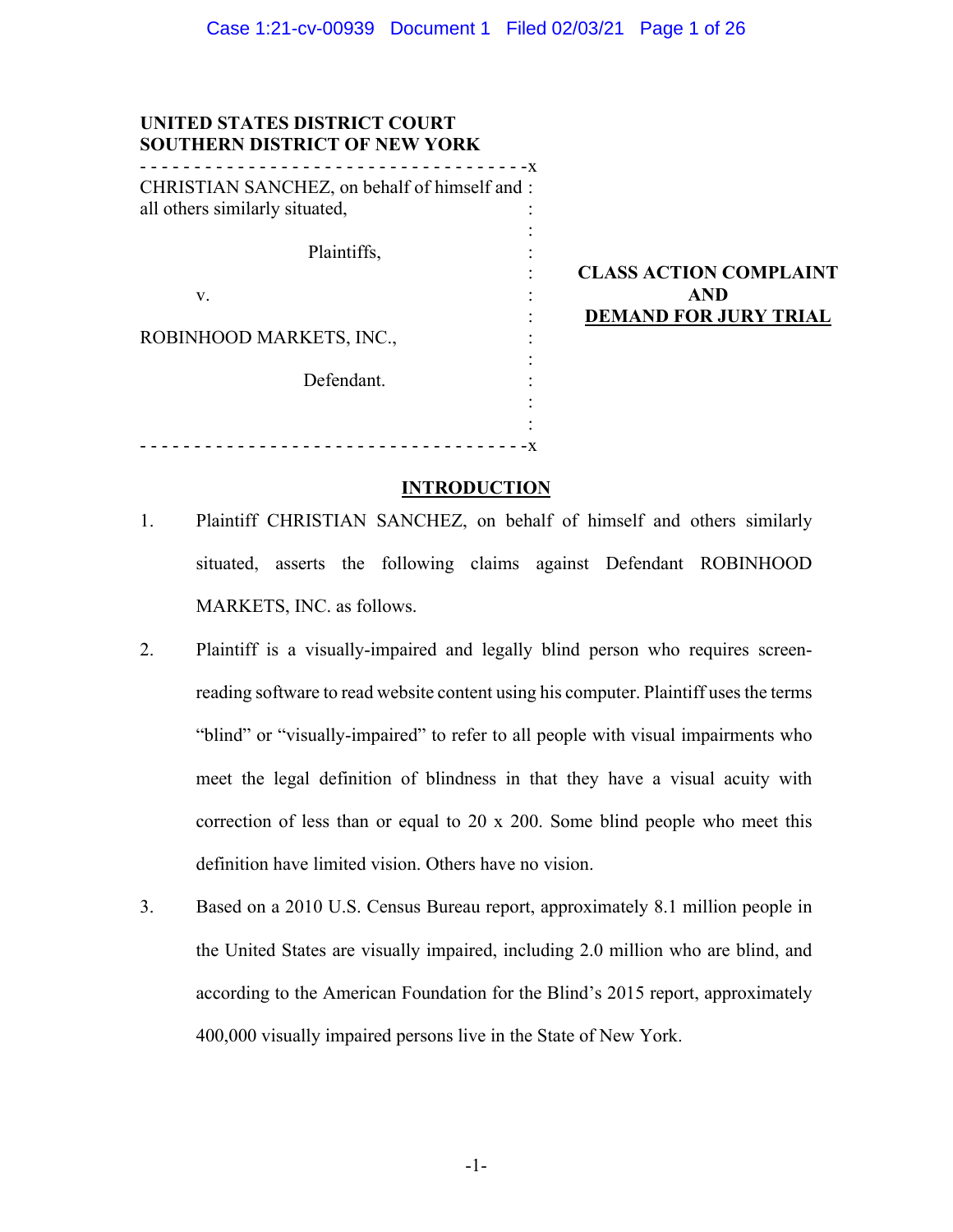- 4. Plaintiff brings this civil rights action against Defendant for its failure to design, construct, maintain, and operate its website to be fully accessible to and independently usable by Plaintiff and other blind or visually-impaired people. Defendant's denial of full and equal access to its website, and therefore denial of its goods and services offered thereby, is a violation of Plaintiff's rights under the Americans with Disabilities Act ("ADA").
- 5. Because Defendant's website, www.robinhood.com (the "Website" or "Defendant's website"), is not equally accessible to blind and visually-impaired consumers, it violates the ADA. Plaintiff seeks a permanent injunction to cause a change in Defendant's corporate policies, practices, and procedures so that Defendant's website will become and remain accessible to blind and visuallyimpaired consumers.

### **JURISDICTION AND VENUE**

- 6. This Court has subject-matter jurisdiction over this action under 28 U.S.C. § 1331 and 42 U.S.C. § 12181, as Plaintiff's claims arise under Title III of the ADA, 42 U.S.C. § 12181, *et seq*., and 28 U.S.C. § 1332.
- 7. This Court has supplemental jurisdiction under 28 U.S.C. § 1367 over Plaintiff's New York State Human Rights Law, N.Y. Exec. Law Article 15, ("NYSHRL") and New York City Human Rights Law, N.Y.C. Admin. Code § 8-101 *et seq.*, ("NYCHRL") claims.
- 8. Venue is proper in this district under 28 U.S.C. §1391(b)(1) and (2) because Defendant conducts and continues to conduct a substantial and significant amount of business in this District, and a substantial portion of the conduct complained of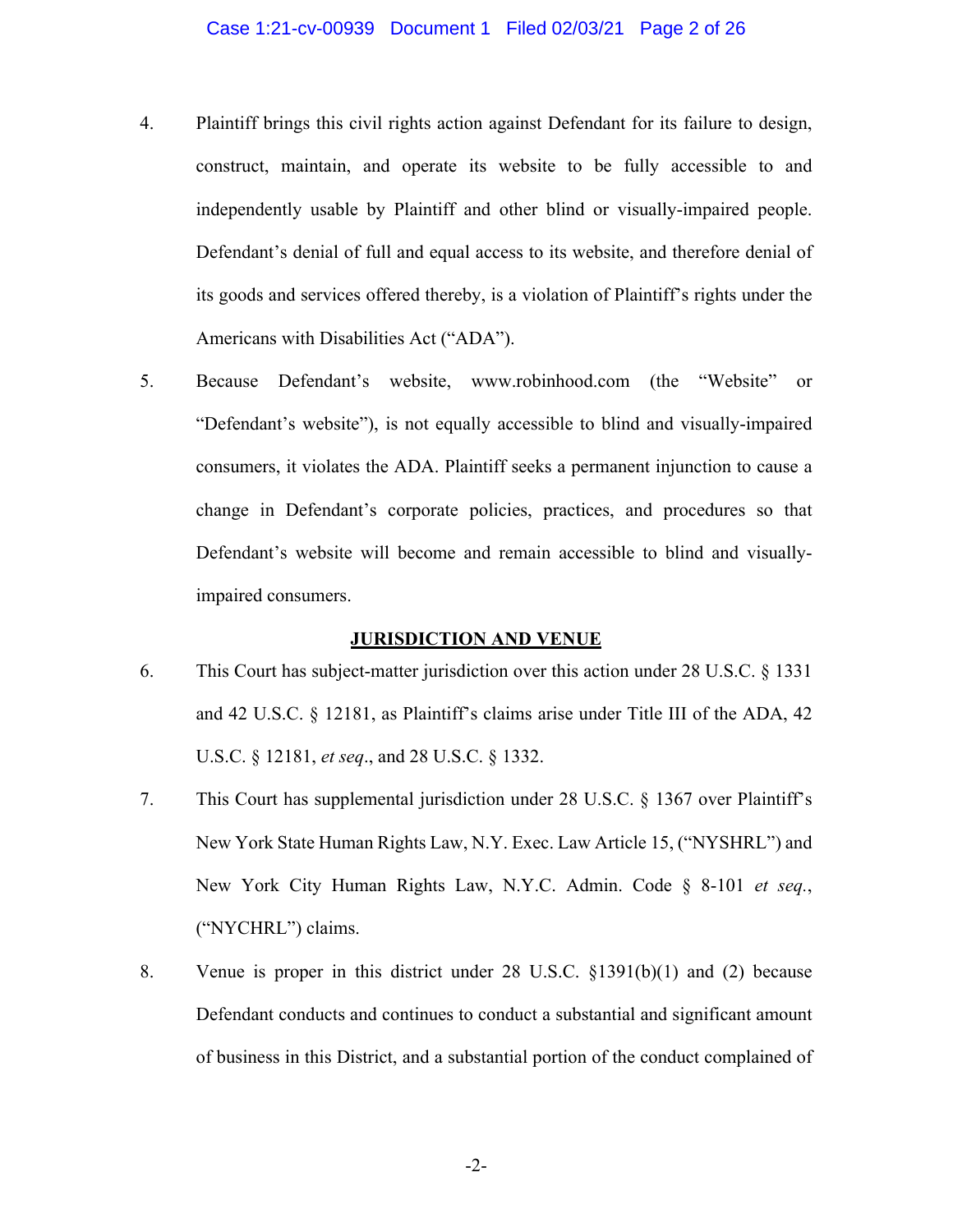### Case 1:21-cv-00939 Document 1 Filed 02/03/21 Page 3 of 26

herein occurred in this District because Plaintiff attempted to utilize, on a number of occasions, the subject Website within this Judicial District.

- 9. Defendant is subject to personal jurisdiction in this District. Defendant has been and is committing the acts or omissions alleged herein in the Southern District of New York that caused injury, and violated rights the ADA prescribes to Plaintiff and to other blind and other visually impaired-consumers. A substantial part of the acts and omissions giving rise to Plaintiff's claims occurred in this District: on several separate occasions, Plaintiff has been denied the full use and enjoyment of the facilities, goods and services offered to the general public, on Defendant's Website in New York County. These access barriers that Plaintiff encountered have caused a denial of Plaintiff's full and equal access multiple times in the past, and now deter Plaintiff on a regular basis from accessing the Defendant's Website in the future.
- 10. This Court is empowered to issue a declaratory judgment under 28 U.S.C. §§ 2201 and 2202.

### **THE PARTIES**

- 11. Plaintiff CHRISTIAN SANCHEZ, at all relevant times, is a resident of New York, New York. Plaintiff is a blind, visually-impaired handicapped person and a member of member of a protected class of individuals under the ADA, under 42 U.S.C. § 12102(1)-(2), and the regulations implementing the ADA set forth at 28 CFR §§ 36.101 *et seq*., the NYSHRL and NYCHRL.
- 12. Defendant is and was at all relevant times a Delaware Corporation doing business in New York.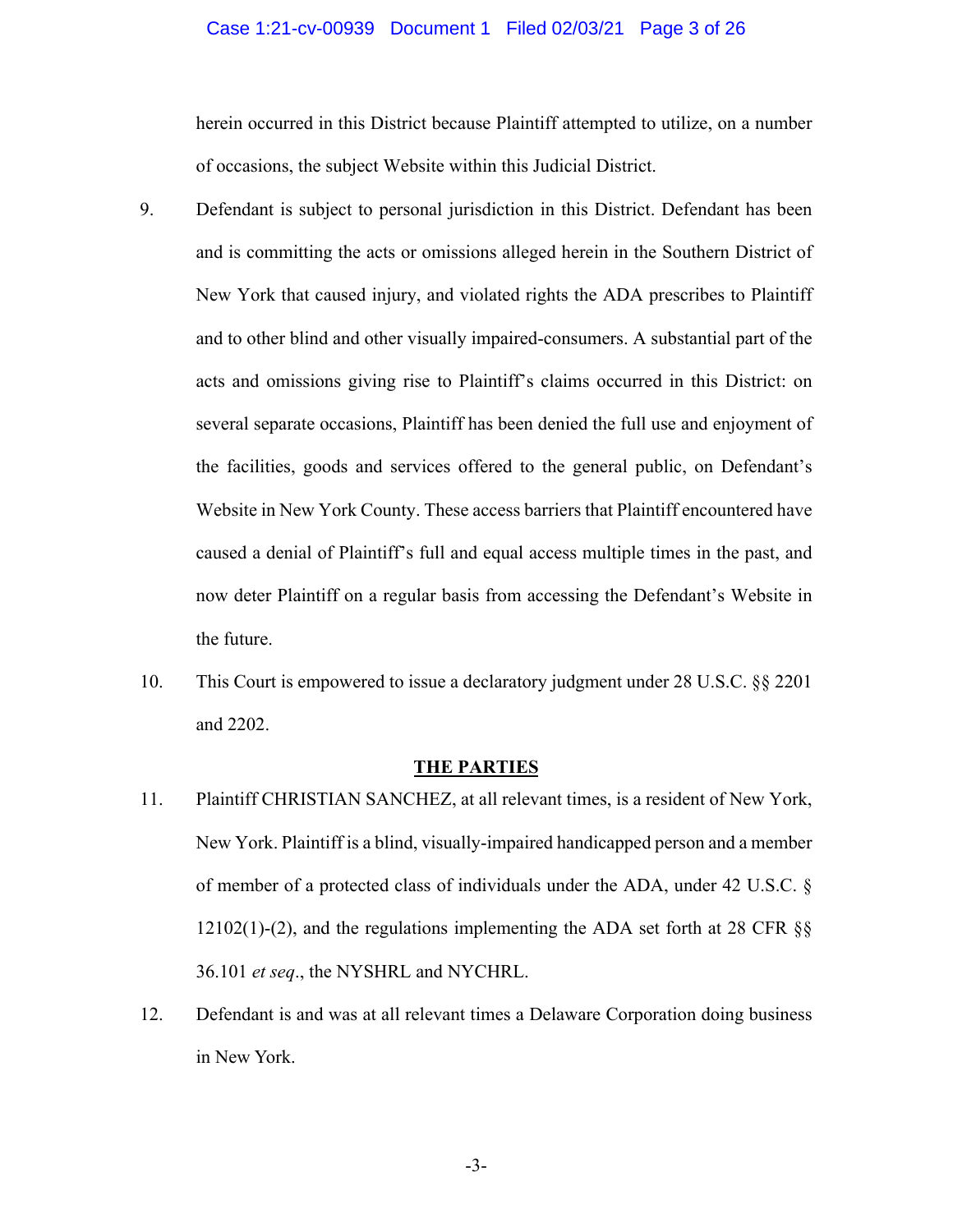13. Defendant's Website, and its facilities, goods, and services offered thereupon, is a public accommodation within the definition of Title III of the ADA, 42 U.S.C. § 12181(7).

# **NATURE OF ACTION**

- 14. The Internet has become a significant source of information, a portal, and a tool for conducting business, doing everyday activities such as shopping, learning, banking, researching, as well as many other activities for sighted, blind and visuallyimpaired persons alike.
- 15. In today's tech-savvy world, blind and visually-impaired people have the ability to access websites using keyboards in conjunction with screen access software that vocalizes the visual information found on a computer screen or displays the content on a refreshable Braille display. This technology is known as screen-reading software. Screen-reading software is currently the only method a blind or visuallyimpaired person may independently access the internet. Unless websites are designed to be read by screen-reading software, blind and visually-impaired persons are unable to fully access websites, and the information, products, goods and contained thereon.
- 16. Blind and visually-impaired users of Windows operating system-enabled computers and devices have several screen reading software programs available to them. Some of these programs are available for purchase and other programs are available without the user having to purchase the program separately. Job Access With Speech, otherwise known as "JAWS" is currently the most popular, separately purchased and downloaded screen-reading software program available for a Windows computer.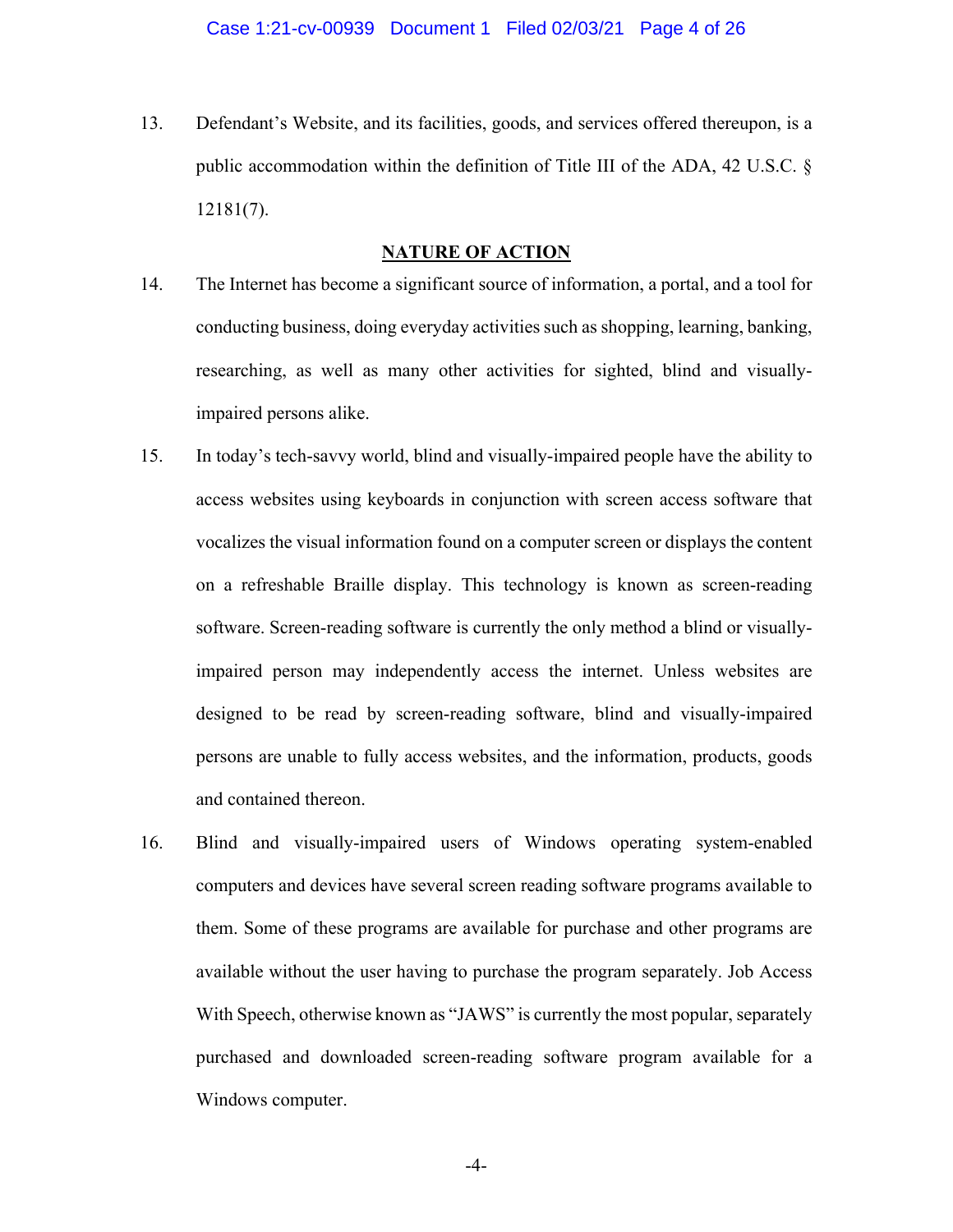- 17. For screen-reading software to function, the information on a website must be capable of being rendered into text. If the website content is not capable of being rendered into text, the blind or visually-impaired user is unable to access the same content available to sighted users.
- 18. The international website standards organization, the World Wide Web Consortium, known throughout the world as W3C, has published version 2.0 of the Web Content Accessibility Guidelines ("WCAG 2.1"). WCAG 2.1 are wellestablished guidelines for making websites accessible to blind and visuallyimpaired people. These guidelines are universally followed by most large business entities and government agencies to ensure their websites are accessible.
- 19. Non-compliant websites pose common access barriers to blind and visuallyimpaired persons. Common barriers encountered by blind and visually impaired persons include, but are not limited to, the following:
	- a. A text equivalent for every non-text element is not provided;
	- b. Title frames with text are not provided for identification and navigation;

c. Equivalent text is not provided when using scripts;

d. Forms with the same information and functionality as for sighted persons are not provided;

e. Information about the meaning and structure of content is not conveyed by more than the visual presentation of content;

f. Text cannot be resized without assistive technology up to 200% without losing content or functionality;

-5-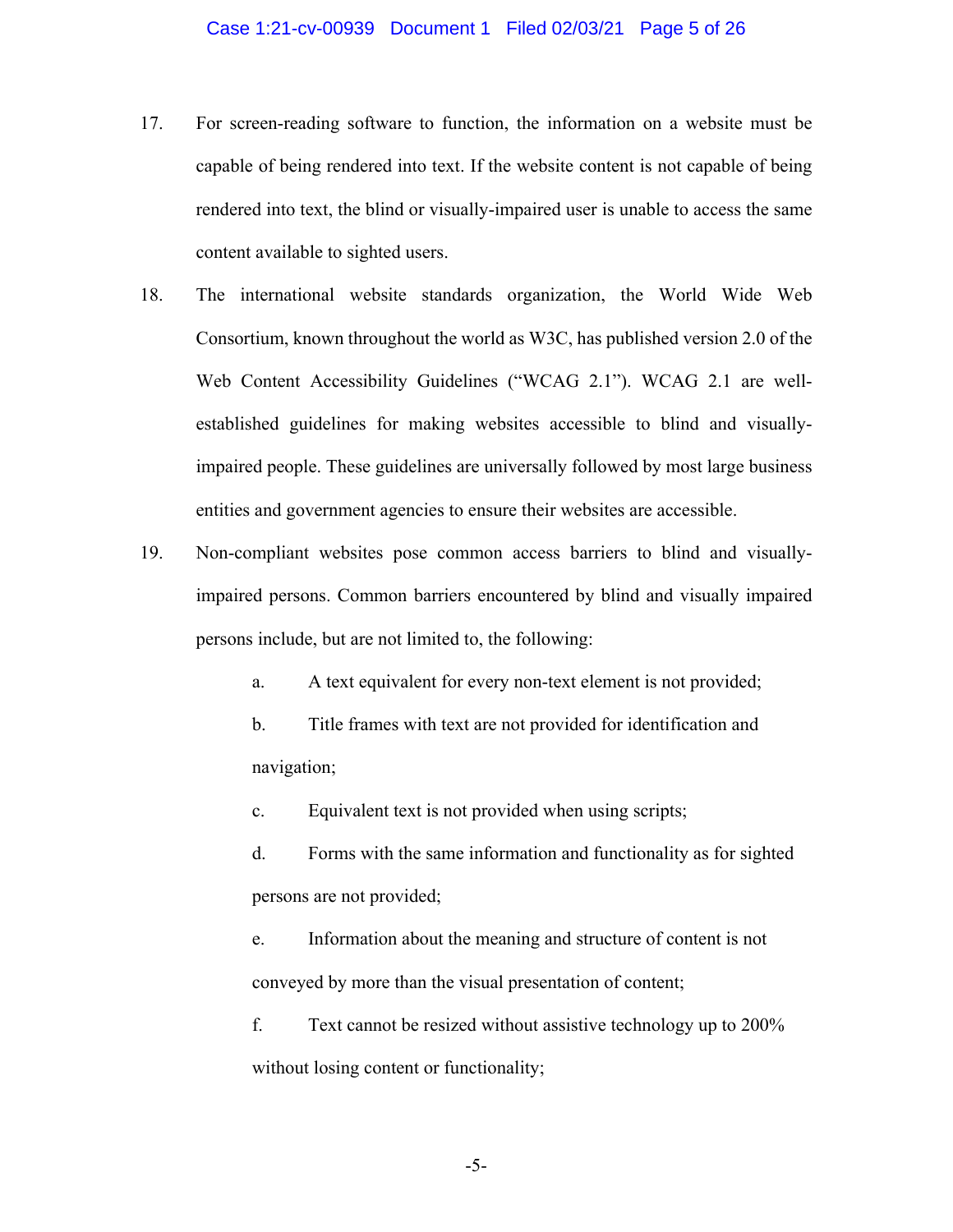#### Case 1:21-cv-00939 Document 1 Filed 02/03/21 Page 6 of 26

g. If the content enforces a time limit, the user is not able to extend, adjust or disable it;

h. Web pages do not have titles that describe the topic or purpose;

i. The purpose of each link cannot be determined from the link text alone or from the link text and its programmatically determined link context;

j. One or more keyboard operable user interface lacks a mode of operation where the keyboard focus indicator is discernible;

k. The default human language of each web page cannot be programmatically determined;

l. When a component receives focus, it may initiate a change in context;

m. Changing the setting of a user interface component may automatically cause a change of context where the user has not been advised before using the component;

n. Labels or instructions are not provided when content requires user input, which include captcha prompts that require the user to verify that he or she is not a robot;

o. In content which is implemented by using markup languages, elements do not have complete start and end tags, elements are not nested according to their specifications, elements may contain duplicate attributes, and/or any IDs are not unique;

p. Inaccessible Portable Document Format (PDFs); and,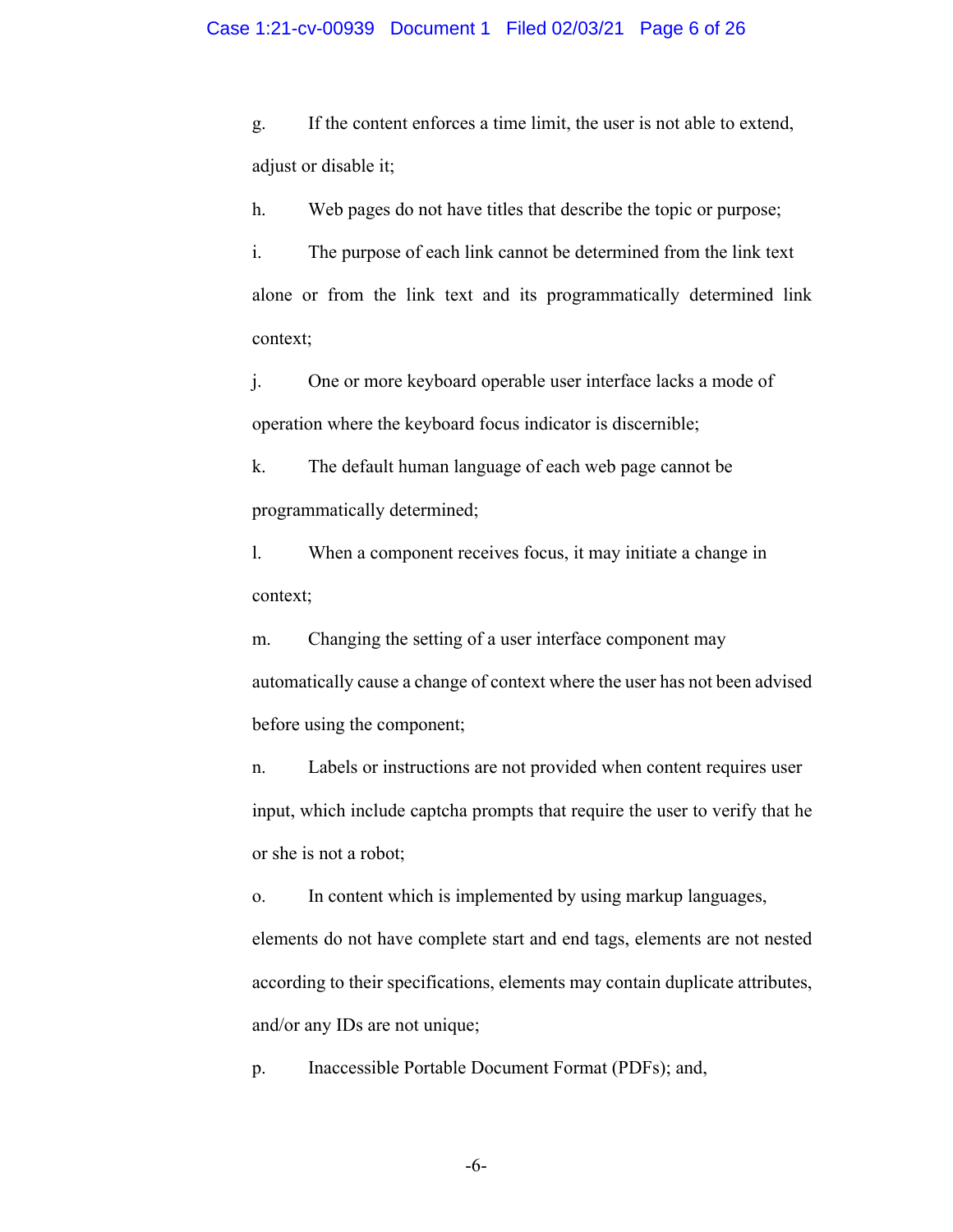q. The name and role of all User Interface elements cannot be programmatically determined; items that can be set by the user cannot be programmatically set; and/or notification of changes to these items is not available to user agents, including assistive technology.

## **STATEMENT OF FACTS**

### Defendant's Barriers on Its Website

- 20. Defendant is a financial services company, and owns and operates the website, www.robinhood.com (its "Website"), offering features which should allow all consumers to access the goods and services and which Defendant ensures the delivery of such goods throughout the United States, including New York State.
- 21. Defendant operates and distributes its products throughout the United States, including New York.
- 22. Defendant offers the commercial website, www.robinhood.com, to the public. The website offers features which should allow all consumers to access the goods and services whereby Defendant allows for the delivery of those ordered goods to consumers throughout the United States, including New York State. The goods and services offered by Defendant include, but are not limited to the following: the ability to browse investment services for purchase, view news, obtain defendant's contact information, and related goods and services available online.
- 23. It is, upon information and belief, Defendant's policy and practice to deny Plaintiff, along with other blind or visually-impaired users, access to Defendant's website, and to therefore specifically deny the goods and services that are offered to the general public. Due to Defendant's failure and refusal to remove access barriers to its website, Plaintiff and visually-impaired persons have been and are still being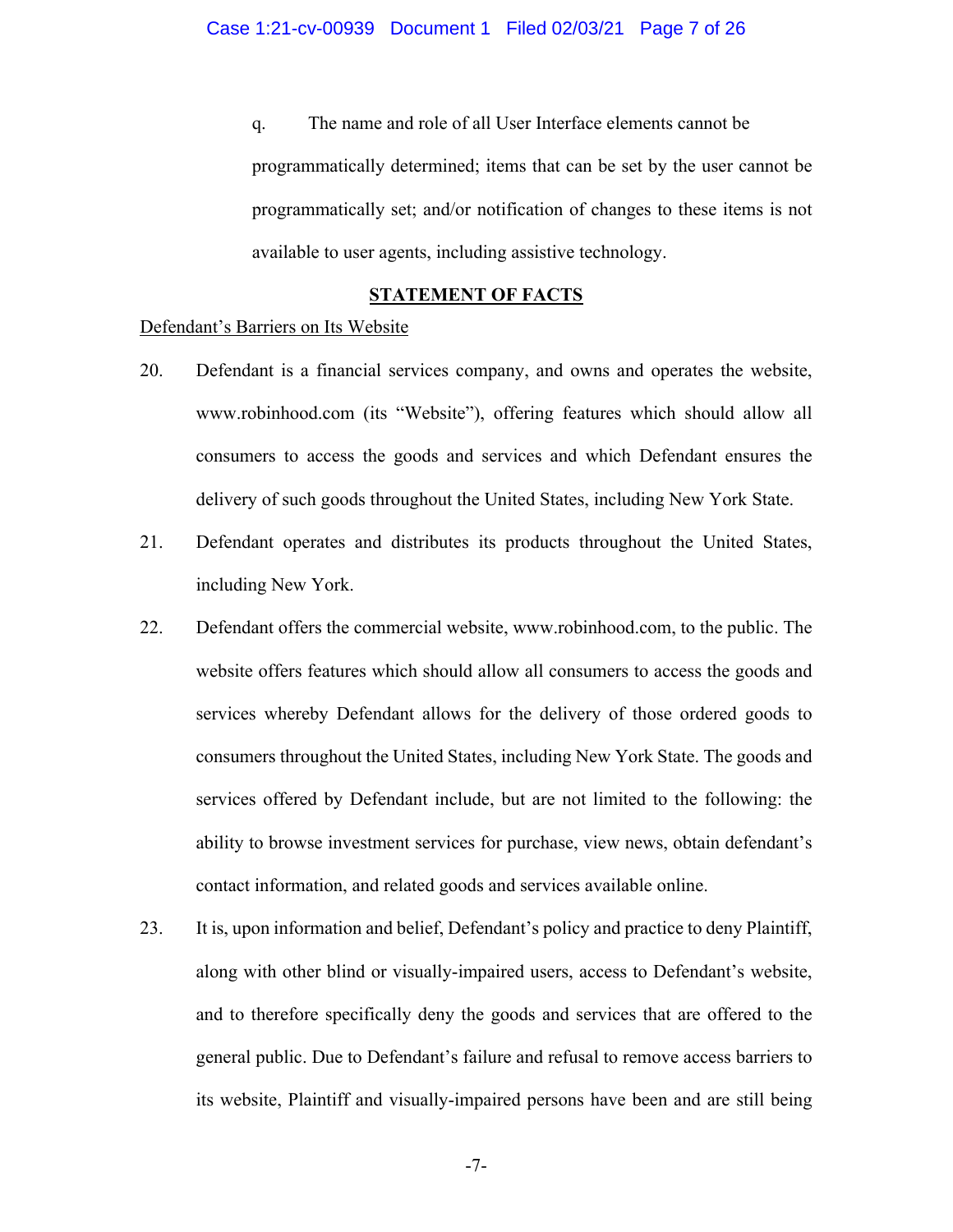### Case 1:21-cv-00939 Document 1 Filed 02/03/21 Page 8 of 26

denied equal access to Defendant's Website, and the numerous goods and services and benefits offered to the public through the Website.

- 24. Plaintiff is a visually-impaired and legally blind person, who cannot use a computer without the assistance of screen-reading software. Plaintiff is, however, a proficient JAWS screen-reader user and uses it to access the Internet. Plaintiff has visited the Website on separate occasions using the JAWS screen-reader.
- 25. During Plaintiff's visits to the Website, the last occurring in January 2021, Plaintiff encountered multiple access barriers that denied Plaintiff full and equal access to the facilities, goods and services offered to the public and made available to the public; and that denied Plaintiff the full enjoyment of the facilities, goods and services of the Website.
- 26. While attempting to navigate the Website, Plaintiff encountered multiple accessibility barriers for blind or visually-impaired people that include, but are not limited to, the following:
- 27. Lack of Alternative Text ("alt-text"), or a text equivalent. Alt-text is an invisible code embedded beneath a graphical image on a website. Web accessibility requires that alt-text be coded with each picture so that screen-reading software can speak the alt-text where a sighted user sees pictures, which includes captcha prompts. Alttext does not change the visual presentation, but instead a text box shows when the cursor moves over the picture. The lack of alt-text on these graphics prevents screen readers from accurately vocalizing a description of the graphics.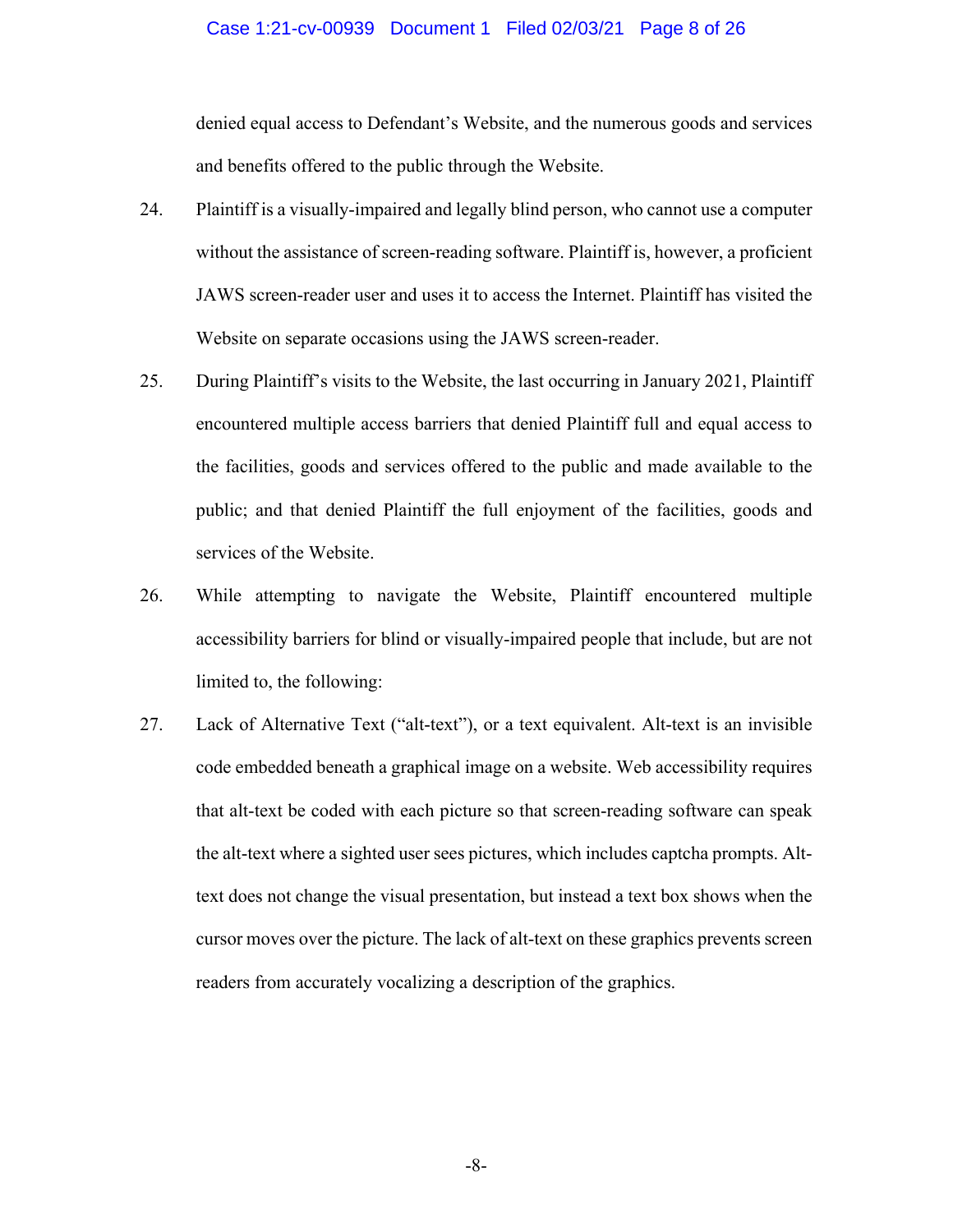- 28. Empty Links That Contain No Text causing the function or purpose of the link to not be presented to the user. This can introduce confusion for keyboard and screenreader users;
- 29. Redundant Links where adjacent links go to the same URL address which results in additional navigation and repetition for keyboard and screen-reader users; and
- 30. Linked Images Missing Alt-text, which causes problems if an image within a link contains no text and that image does not provide alt-text. A screen reader then has no content to present the user as to the function of the link, including information contained in PDFs.
- 31. As a result of visiting Defendant's Website and from investigations performed on his behalf, Plaintiff is aware that the Website includes at least the following additional barriers blocking his full and equal use:
	- a. The company logo acts as a link designed to take the user from wherever they may be within the Defendant's website to the homepage of that site. For this website, the link is not properly labeled and where the link ("logo") will operate properly (taking the user back to the home page), the missing label prevents the user (visually impaired) to interpret the logo/link and in the case of using a screen reader, the screen reader software cannot properly interpret the logo/link effectively hiding the purpose of that link from the user.
	- b. The text (wording) contained throughout the website is not fully labeled to integrate with a screen reader. Only words in green are recognized and read by a screen reader. There is no alternative description provided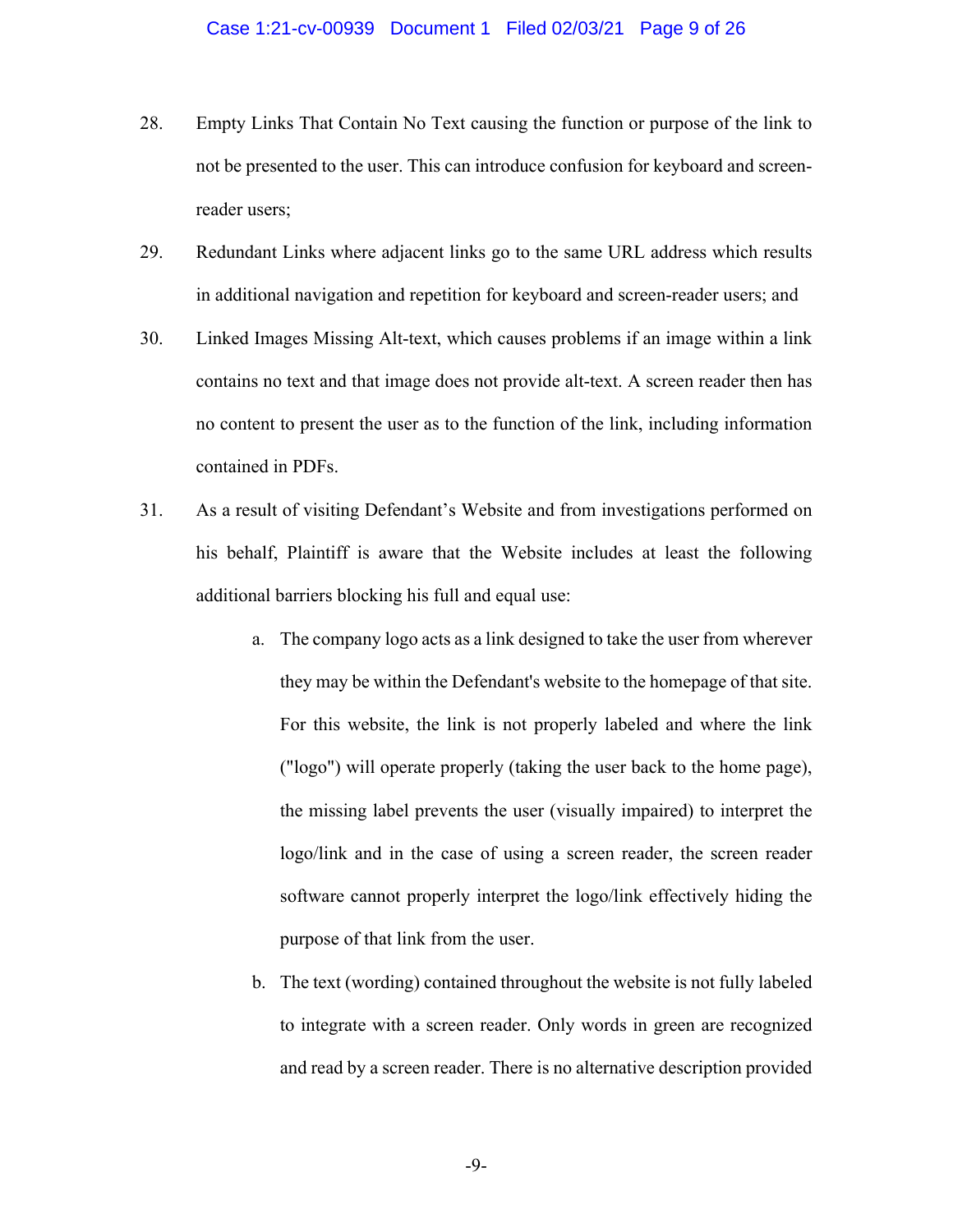### Case 1:21-cv-00939 Document 1 Filed 02/03/21 Page 10 of 26

of what is contained in surrounding the text in green. This flaw causes the user to lose out on vital information regarding product and services that the website is to convey to the user.

### Defendant Must Remove Barriers To Its Website

- 32. Due to the inaccessibility of Defendant's Website, blind and visually-impaired customers such as Plaintiff, who need screen-readers, cannot fully and equally use or enjoy the facilities, products, and services Defendant offers to the public on its Website. The access barriers Plaintiff encountered have caused a denial of Plaintiff's full and equal access in the past, and now deter Plaintiff on a regular basis from visiting the Website, presently and in the future.
- 33. These access barriers on Defendant's Website have deterred Plaintiff from learning about those various investment services for purchase, and enjoying them equal to sighted individuals because: Plaintiff was unable to determine and or purchase items from its Website, among other things.
- 34. If the Website was equally accessible to all, Plaintiff could independently navigate the Website and complete a desired transaction as sighted individuals do.
- 35. Through his attempts to use the Website, Plaintiff has actual knowledge of the access barriers that make these services inaccessible and independently unusable by blind and visually-impaired people.
- 36. Because simple compliance with the WCAG 2.1 Guidelines would provide Plaintiff and other visually-impaired consumers with equal access to the Website, Plaintiff alleges that Defendant has engaged in acts of intentional discrimination, including but not limited to the following policies or practices: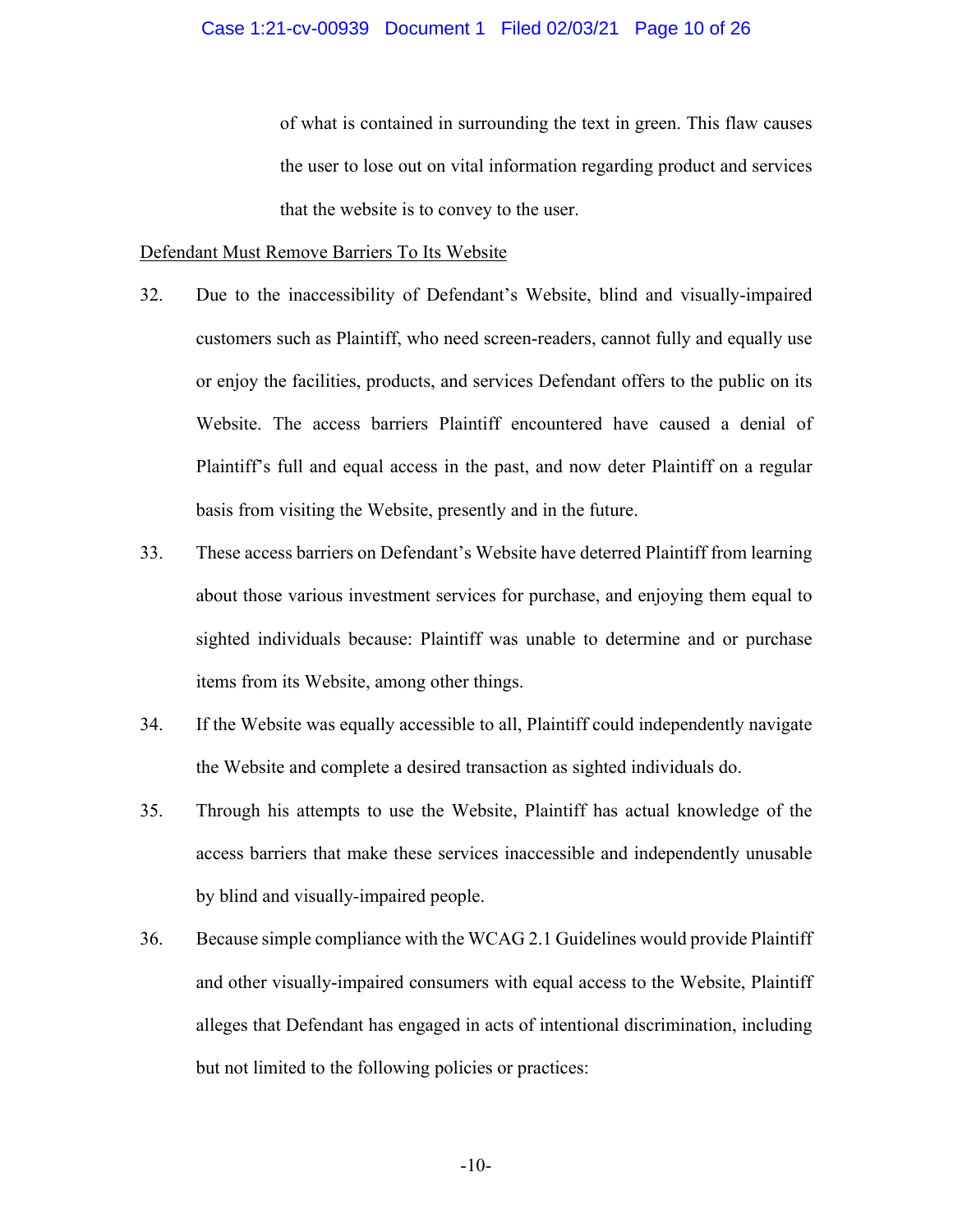a. Constructing and maintaining a website that is inaccessible to visually-impaired individuals, including Plaintiff;

b. Failure to construct and maintain a website that is sufficiently intuitive so as to be equally accessible to visually-impaired individuals, including Plaintiff; and,

c. Failing to take actions to correct these access barriers in the face of substantial harm and discrimination to blind and visually-impaired consumers, such as Plaintiff, as a member of a protected class.

- 37. Defendant therefore uses standards, criteria or methods of administration that have the effect of discriminating or perpetuating the discrimination of others, as alleged herein.
- 38. The ADA expressly contemplates the injunctive relief that Plaintiff seeks in this action. In relevant part, the ADA requires:

In the case of violations of . . . this title, injunctive relief shall include an order to alter facilities to make such facilities readily accessible to and usable by individuals with disabilities . . . Where appropriate, injunctive relief shall also include requiring the  $\ldots$  modification of a policy  $\ldots$ 

42 U.S.C. § 12188(a)(2).

39. Because Defendant's Website have never been equally accessible, and because Defendant lacks a corporate policy that is reasonably calculated to cause its Website to become and remain accessible, Plaintiff invokes 42 U.S.C.  $\S$  12188(a)(2) and seeks a permanent injunction requiring Defendant to retain a qualified consultant acceptable to Plaintiff ("Agreed Upon Consultant") to assist Defendant to comply with WCAG 2.1 guidelines for Defendant's Website. Plaintiff seeks that this permanent injunction requires Defendant to cooperate with the Agreed Upon Consultant to: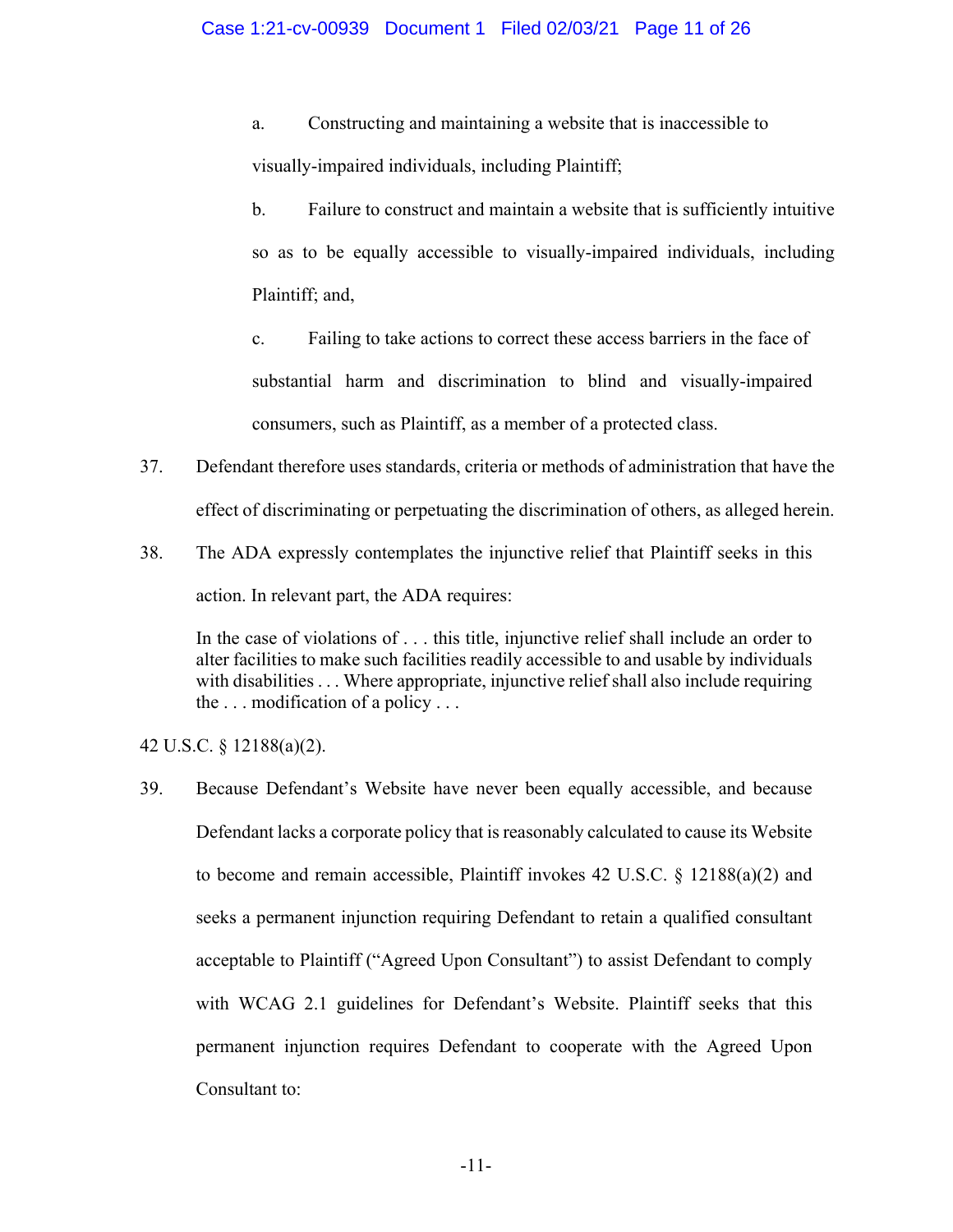a. Train Defendant's employees and agents who develop the Website on accessibility compliance under the WCAG 2.1 guidelines;

b. Regularly check the accessibility of the Website under the WCAG 2.0 guidelines;

c. Regularly test user accessibility by blind or vision-impaired persons to ensure that Defendant's Website complies under the WCAG 2.1 guidelines; and,

d. Develop an accessibility policy that is clearly disclosed on Defendant's Websites, with contact information for users to report accessibility-related problems.

- 40. If the Website was accessible, Plaintiff and similarly situated blind and visuallyimpaired people could independently view service items, shop for and otherwise research related goods and services available via the Website.
- 41. Although Defendant may currently have centralized policies regarding maintaining and operating its Website, Defendant lacks a plan and policy reasonably calculated to make them fully and equally accessible to, and independently usable by, blind and other visually-impaired consumers.
- 42. Defendant has, upon information and belief, invested substantial sums in developing and maintaining their Website and has generated significant revenue from the Website. These amounts are far greater than the associated cost of making their Website equally accessible to visually impaired customers.
- 43. Without injunctive relief, Plaintiff and other visually-impaired consumers will continue to be unable to independently use the Website, violating their rights.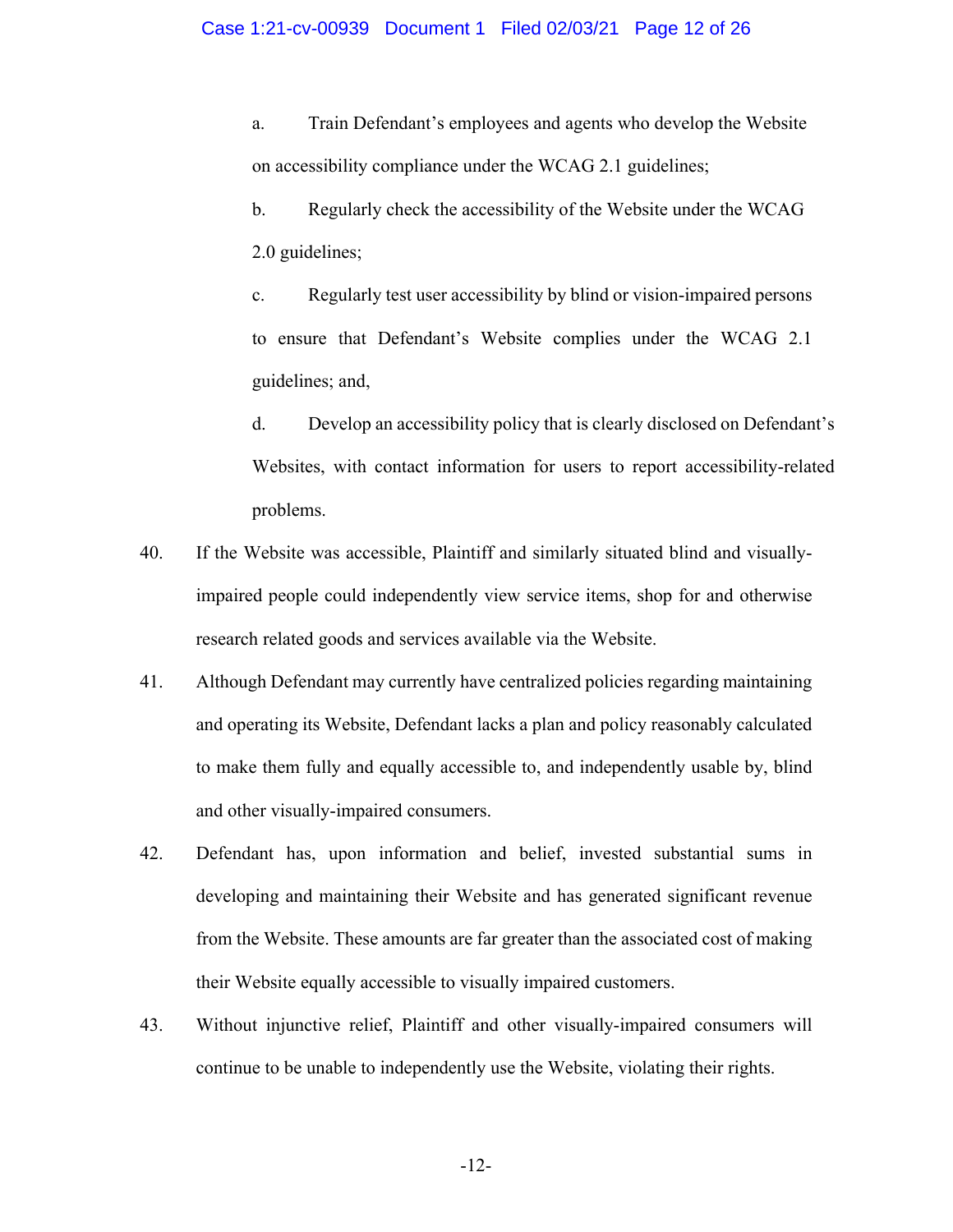# **CLASS ACTION ALLEGATIONS**

- 44. Plaintiff, on behalf of himself and all others similarly situated, seeks to certify a nationwide class under Fed. R. Civ. P. 23(a) and 23(b)(2): all legally blind individuals in the United States who have attempted to access Defendant's Website and as a result have been denied access to the equal enjoyment of goods and services, during the relevant statutory period.
- 45. Plaintiff, on behalf of himself and all others similarly situated, seeks certify a New York State subclass under Fed. R. Civ. P. 23(a) and 23(b)(2): all legally blind individuals in the State of New York who have attempted to access Defendant's Website and as a result have been denied access to the equal enjoyment of those services, during the relevant statutory period.
- 46. Plaintiff, on behalf of himself and all others similarly situated, seeks certify a New York City subclass under Fed. R. Civ. P. 23(a) and 23(b)(2): all legally blind individuals in the City of New York who have attempted to access Defendant's Website and as a result have been denied access to the equal enjoyment of goods and services offered, during the relevant statutory period.
- 47. Common questions of law and fact exist amongst Class, including:
	- a. Whether Defendant's Website is a "public accommodation" under the ADA;
	- b. Whether Defendant's Website is a "place or provider of public accommodation" under the NYSHRL or NYCHRL;
	- c. Whether Defendant's Website denies the full and equal enjoyment of its products, services, facilities, privileges, advantages, or accommodations to people with visual disabilities, violating the ADA; and

-13-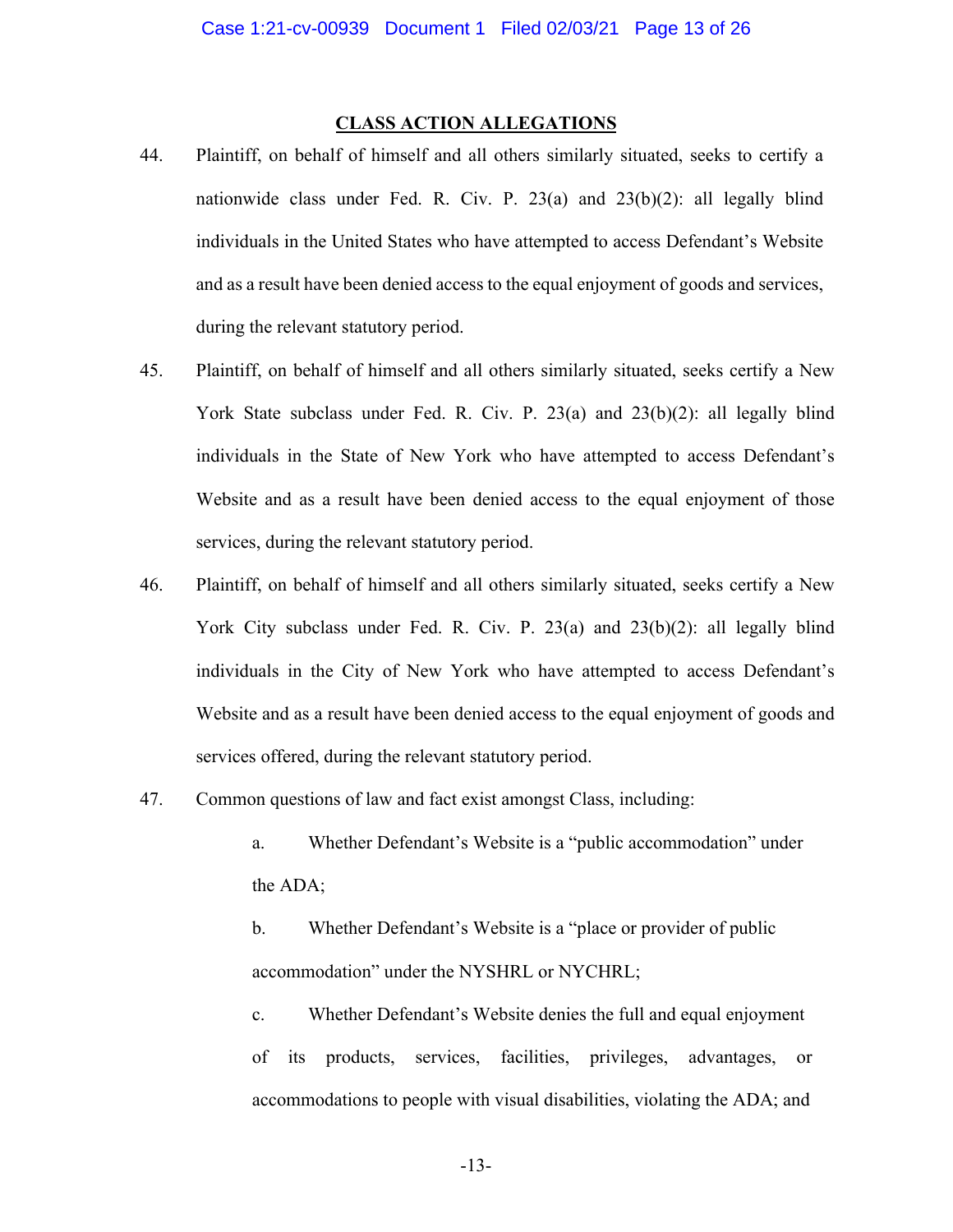- d. Whether Defendant's Website denies the full and equal enjoyment of its products, services, facilities, privileges, advantages, or accommodations to people with visual disabilities, violating the NYSHRL or NYCHRL.
- 48. Plaintiff's claims are typical of the Class. The Class, similarly to the Plaintiff, are severely visually impaired or otherwise blind, and claim that Defendant has violated the ADA, NYSYRHL or NYCHRL by failing to update or remove access barriers on its Website so either can be independently accessible to the Class.
- 49. Plaintiff will fairly and adequately represent and protect the interests of the Class Members because Plaintiff has retained and is represented by counsel competent and experienced in complex class action litigation, and because Plaintiff has no interests antagonistic to the Class Members. Class certification of the claims is appropriate under Fed. R. Civ. P. 23(b)(2) because Defendant has acted or refused to act on grounds generally applicable to the Class, making appropriate both declaratory and injunctive relief with respect to Plaintiff and the Class as a whole.
- 50. Alternatively, class certification is appropriate under Fed. R. Civ. P. 23(b)(3) because fact and legal questions common to Class Members predominate over questions affecting only individual Class Members, and because a class action is superior to other available methods for the fair and efficient adjudication of this litigation.
- 51. Judicial economy will be served by maintaining this lawsuit as a class action in that it is likely to avoid the burden that would be otherwise placed upon the judicial system by the filing of numerous similar suits by people with visual disabilities throughout the United States.

-14-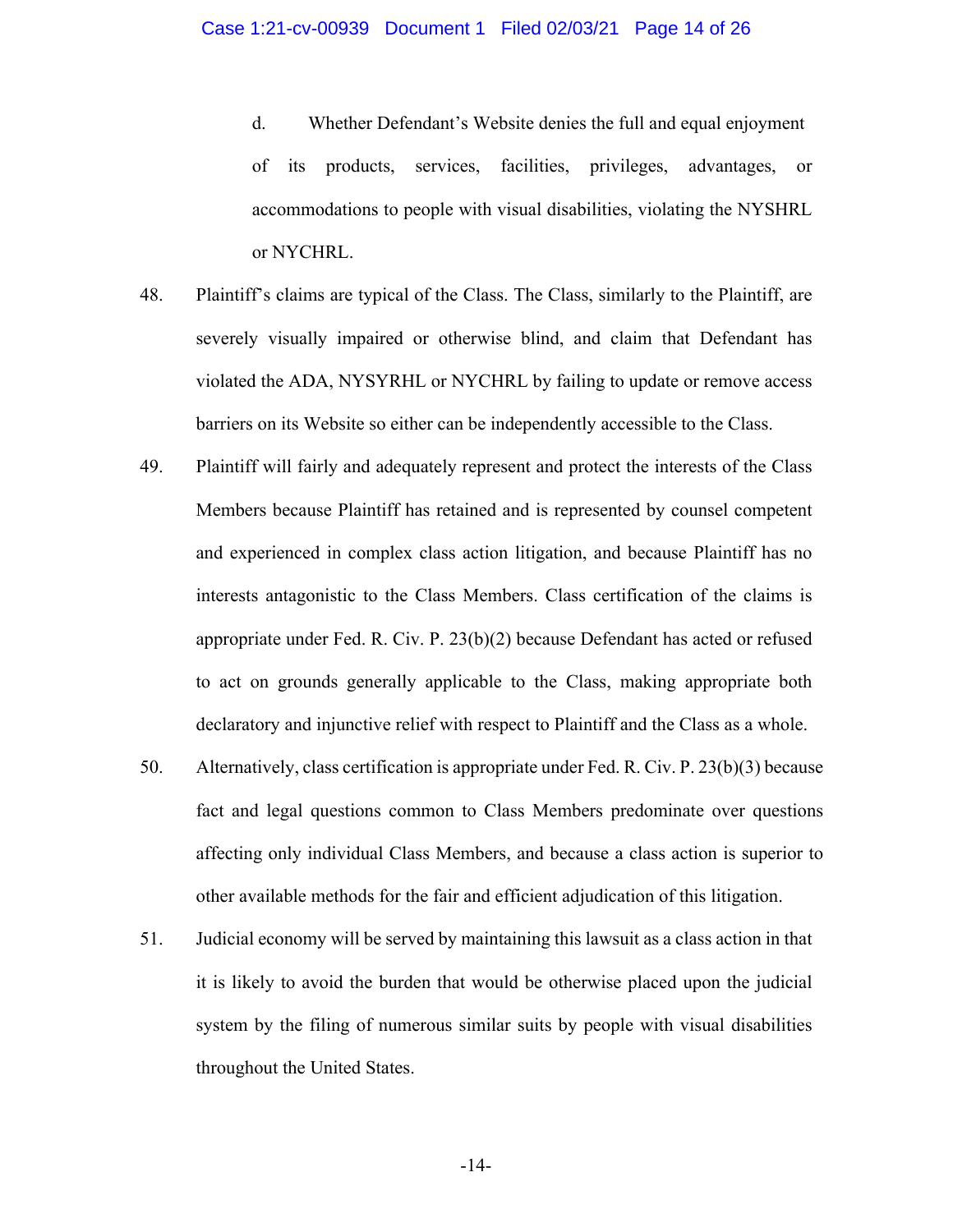# **FIRST CAUSE OF ACTION VIOLATIONS OF THE ADA, 42 U.S.C. § 12181** *et seq.*

- 52. Plaintiff, on behalf of himself and the Class Members, repeats and realleges every allegation of the preceding paragraphs as if fully set forth herein.
- 53. Section 302(a) of Title III of the ADA, 42 U.S.C. § 12101 et seq., provides:

No individual shall be discriminated against on the basis of disability in the full and equal enjoyment of the goods, services, facilities, privileges, advantages, or accommodations of any place of public accommodation by any person who owns, leases (or leases to), or operates a place of public accommodation.

42 U.S.C. § 12182(a).

- 54. Defendant's Website is a public accommodations within the definition of Title III of the ADA, 42 U.S.C. § 12181(7). The Website is a service that is offered to the general public, and as such, must be equally accessible to all potential consumers.
- 55. Under Section 302(b)(1) of Title III of the ADA, it is unlawful discrimination to deny individuals with disabilities the opportunity to participate in or benefit from the products, services, facilities, privileges, advantages, or accommodations of an entity. 42 U.S.C. § 12182(b)(1)(A)(i).
- 56. Under Section 302(b)(1) of Title III of the ADA, it is unlawful discrimination to deny individuals with disabilities an opportunity to participate in or benefit from the products, services, facilities, privileges, advantages, or accommodation, which is equal to the opportunities afforded to other individuals. 42 U.S.C. §  $12182(b)(1)(A)(ii)$ .
- 57. Under Section 302(b)(2) of Title III of the ADA, unlawful discrimination also includes, among other things:

[A] failure to make reasonable modifications in policies, practices, or procedures, when such modifications are necessary to afford such goods, services, facilities, privileges, advantages, or accommodations to individuals with disabilities, unless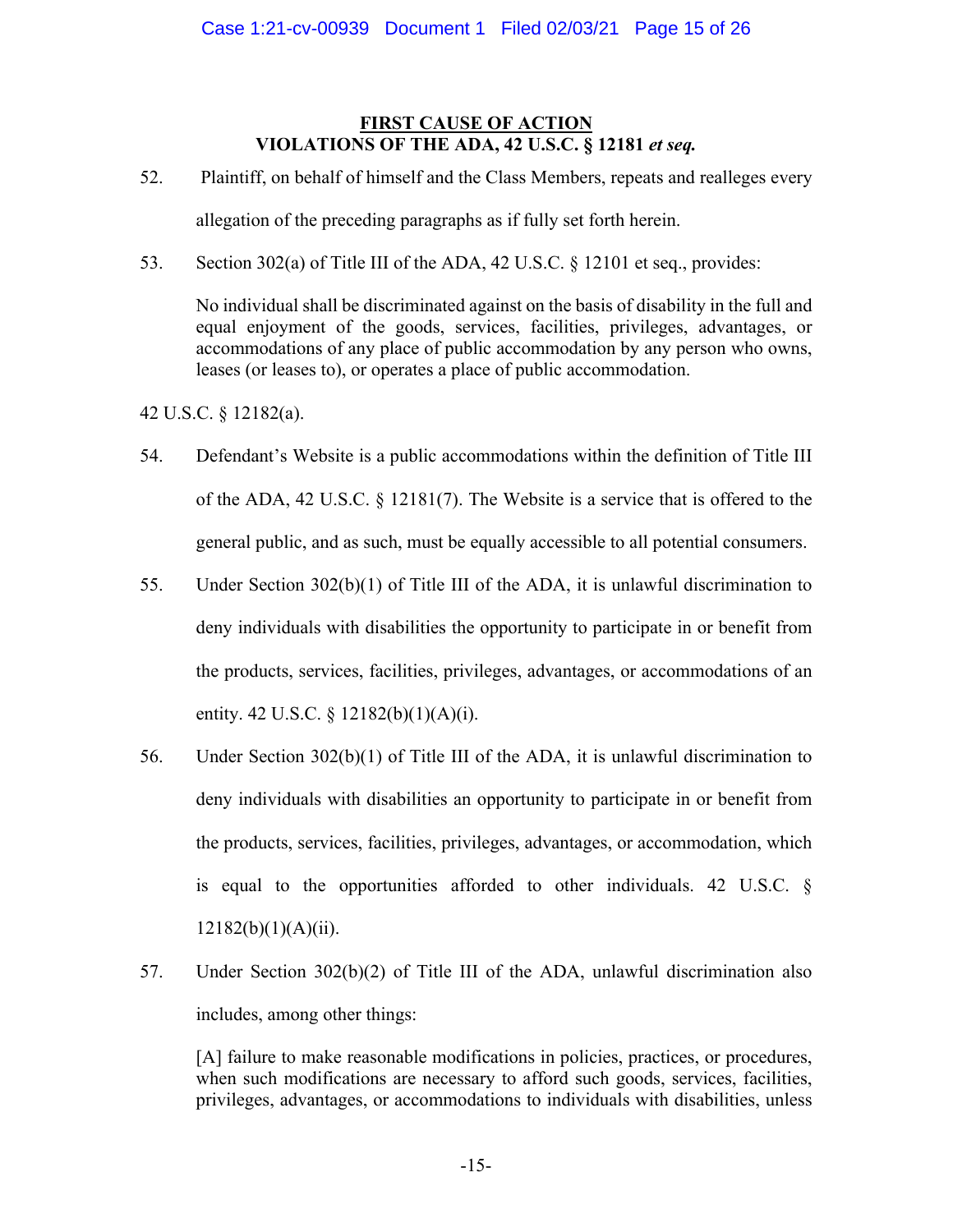the entity can demonstrate that making such modifications would fundamentally alter the nature of such goods, services, facilities, privileges, advantages or accommodations; and a failure to take such steps as may be necessary to ensure that no individual with a disability is excluded, denied services, segregated or otherwise treated differently than other individuals because of the absence of auxiliary aids and services, unless the entity can demonstrate that taking such steps would fundamentally alter the nature of the good, service, facility, privilege, advantage, or accommodation being offered or would result in an undue burden.

42 U.S.C. § 12182(b)(2)(A)(ii)-(iii).

- 58. The acts alleged herein constitute violations of Title III of the ADA, and the regulations promulgated thereunder. Plaintiff, who is a member of a protected class of persons under the ADA, has a physical disability that substantially limits the major life activity of sight within the meaning of 42 U.S.C. §§ 12102(1)(A)-(2)(A). Furthermore, Plaintiff has been denied full and equal access to the Website, has not been provided services that are provided to other patrons who are not disabled, and has been provided services that are inferior to the services provided to non-disabled persons. Defendant has failed to take any prompt and equitable steps to remedy its discriminatory conduct. These violations are ongoing.
- 59. Under 42 U.S.C. § 12188 and the remedies, procedures, and rights set forth and incorporated therein, Plaintiff, requests relief as set forth below.

# **SECOND CAUSE OF ACTION VIOLATIONS OF THE NYSHRL**

- 60. Plaintiff, on behalf of himself and the New York State Sub-Class Members, repeats and realleges every allegation of the preceding paragraphs as if fully set forth herein.
- 61. N.Y. Exec. Law  $\S 296(2)(a)$  provides that it is "an unlawful discriminatory practice for any person, being the owner, lessee, proprietor, manager, superintendent, agent or employee of any place of public accommodation . . . because of the . . . disability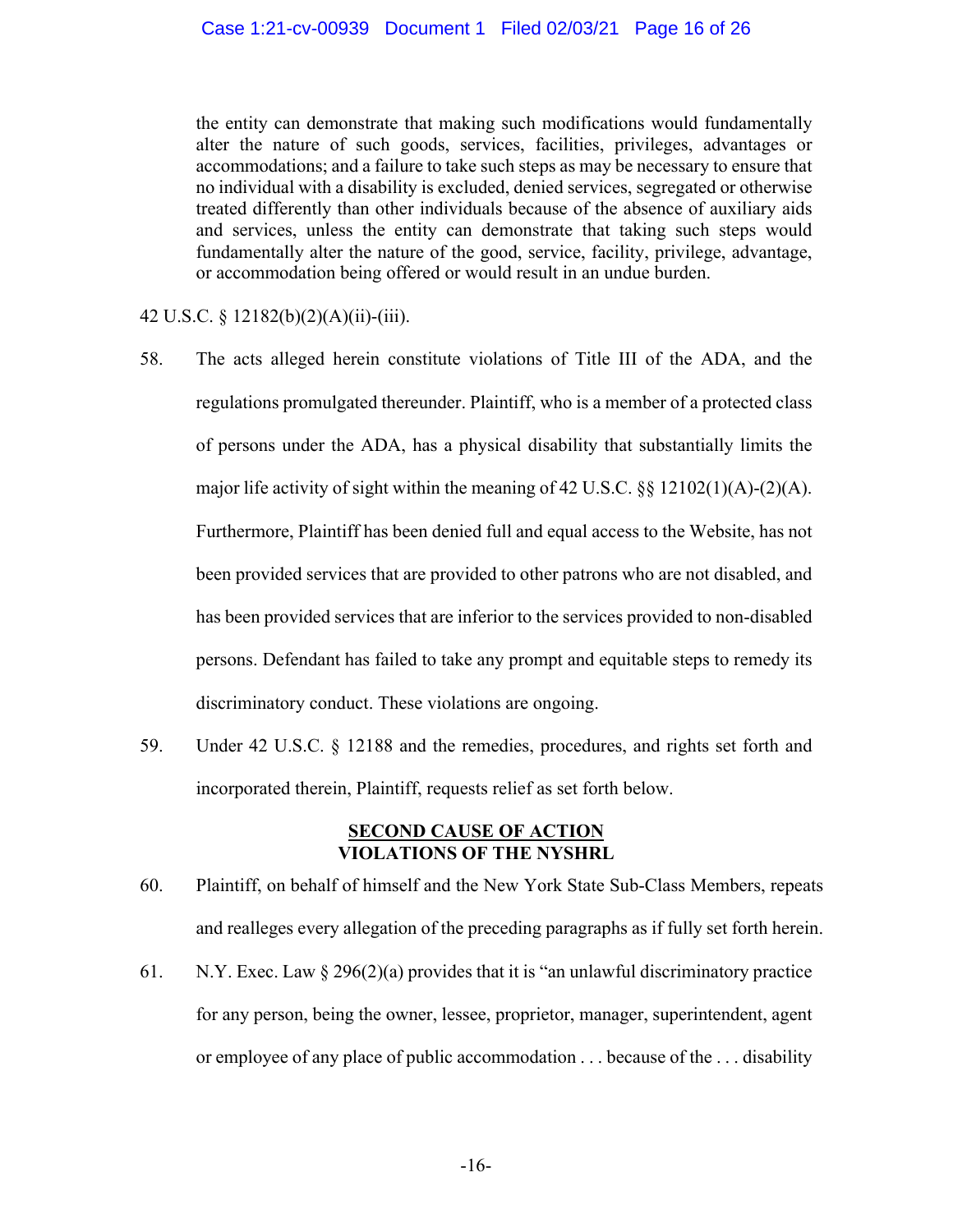### Case 1:21-cv-00939 Document 1 Filed 02/03/21 Page 17 of 26

of any person, directly or indirectly, to refuse, withhold from or deny to such person any of the accommodations, advantages, facilities or privileges thereof."

- 62. Defendant's Website and its' sale of goods to the general public, constitute sales establishments and public accommodations within the definition of N.Y. Exec. Law § 292(9). Defendant's Website is a service, privilege or advantage of Defendant.
- 63. Defendant is subject to New York Human Rights Law because it owns and operates its Website. Defendant is a person within the meaning of N.Y. Exec. Law  $\S 292(1)$ .
- 64. Defendant is violating N.Y. Exec. Law  $\S 296(2)(a)$  in refusing to update or remove access barriers to its Website, causing its Website to be completely inaccessible to the blind. This inaccessibility denies blind patrons full and equal access to the facilities, services that Defendant makes available to the non-disabled public.
- 65. Under N.Y. Exec. Law  $\S$  296(2)(c)(i), unlawful discriminatory practice includes, among other things, "a refusal to make reasonable modifications in policies, practices, or procedures, when such modifications are necessary to afford facilities, privileges, advantages or accommodations to individuals with disabilities, unless such person can demonstrate that making such modifications would fundamentally alter the nature of such facilities, privileges, advantages or accommodations being offered or would result in an undue burden".
- 66. Under N.Y. Exec. Law  $\S$  296(2)(c)(ii), unlawful discriminatory practice also includes, "a refusal to take such steps as may be necessary to ensure that no individual with a disability is excluded or denied services because of the absence of auxiliary aids and services, unless such person can demonstrate that taking such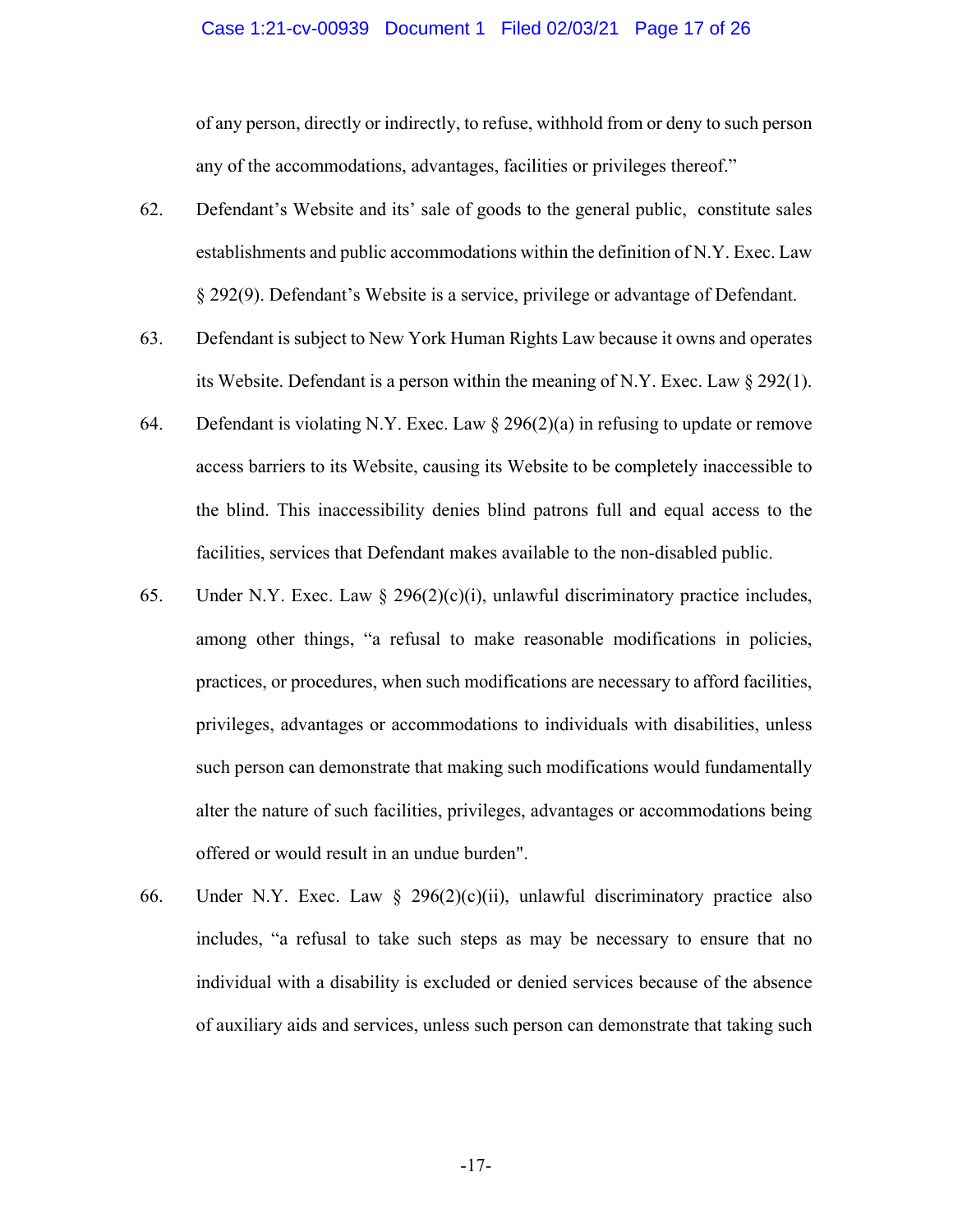### Case 1:21-cv-00939 Document 1 Filed 02/03/21 Page 18 of 26

steps would fundamentally alter the nature of the facility, privilege, advantage or accommodation being offered or would result in an undue burden."

- 67. Readily available, well-established guidelines exist on the Internet for making websites accessible to the blind and visually impaired. These guidelines have been followed by other large business entities and government agencies in making their website accessible, including but not limited to: adding alt-text to graphics and ensuring that all functions can be performed using a keyboard. Incorporating the basic components to make its Website accessible would neither fundamentally alter the nature of Defendant's business nor result in an undue burden to Defendant.
- 68. Defendant's actions constitute willful intentional discrimination against the class on the basis of a disability in violation of the NYSHRL, N.Y. Exec. Law § 296(2) in that Defendant has:
	- a. constructed and maintained a website that is inaccessible to blind class members with knowledge of the discrimination; and/or
	- b. constructed and maintained a website that is sufficiently intuitive and/or obvious that is inaccessible to blind class members; and/or
	- c. failed to take actions to correct these access barriers in the face of substantial harm and discrimination to blind class members.
- 69. Defendant has failed to take any prompt and equitable steps to remedy their discriminatory conduct. These violations are ongoing.
- 70. Defendant discriminates, and will continue in the future to discriminate against Plaintiff and New York State Sub-Class Members on the basis of disability in the full and equal enjoyment of the products, services, facilities, privileges, advantages,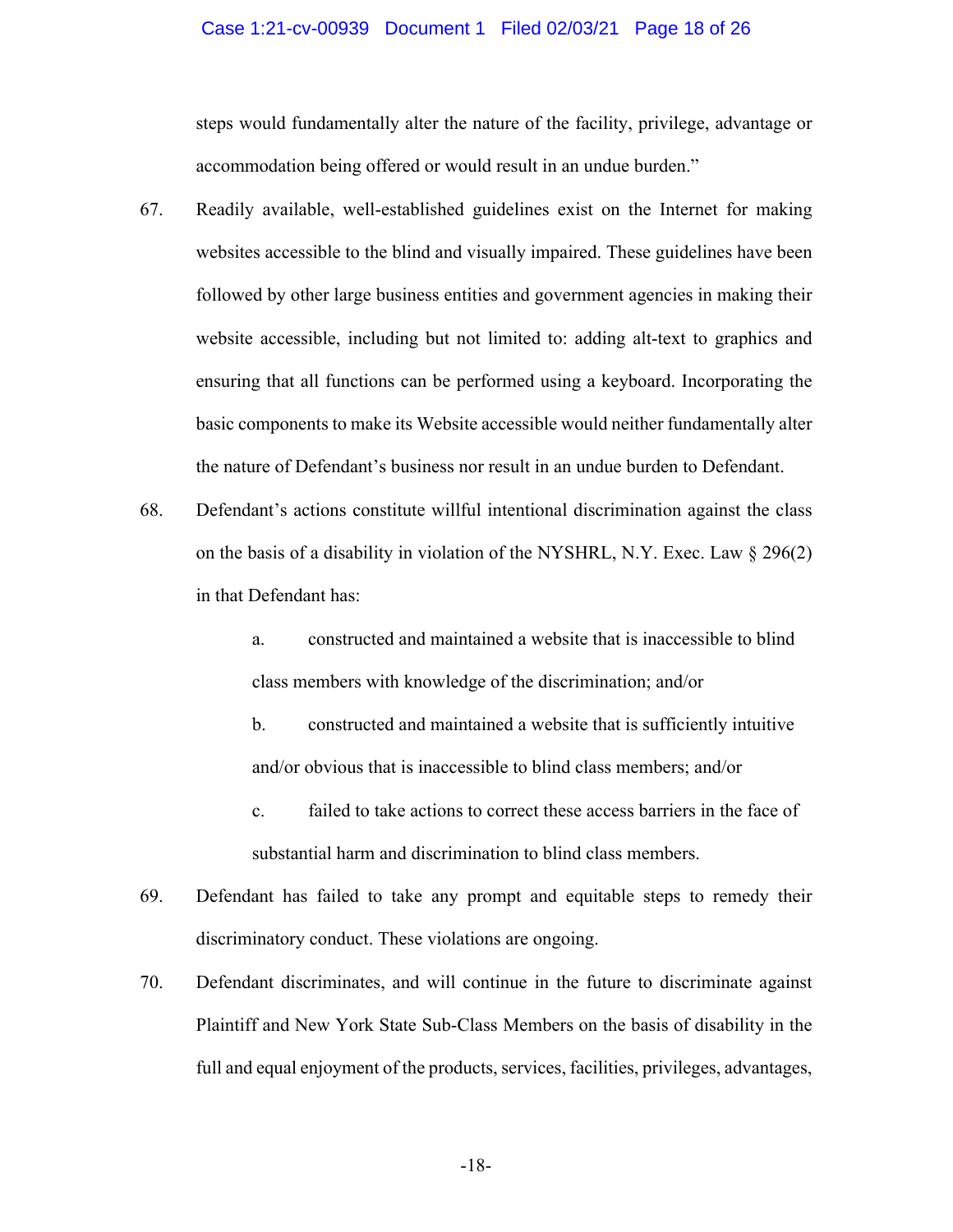accommodations and/or opportunities of Defendant's Website under § 296(2) *et seq.* and/or its implementing regulations. Unless the Court enjoins Defendant from continuing to engage in these unlawful practices, Plaintiff and the Sub-Class Members will continue to suffer irreparable harm.

- 71. Defendant's actions were and are in violation of New York State Human Rights Law and therefore Plaintiff invokes his right to injunctive relief to remedy the discrimination.
- 72. Plaintiff is also entitled to compensatory damages, as well as civil penalties and fines under N.Y. Exec. Law § 297(4)(c) *et seq*. for each and every offense.
- 73. Plaintiff is also entitled to reasonable attorneys' fees and costs.
- 74. Under N.Y. Exec. Law § 297 and the remedies, procedures, and rights set forth and incorporated therein Plaintiff prays for judgment as set forth below.

# **THIRD CAUSE OF ACTION VIOLATION OF THE NEW YORK STATE CIVIL RIGHTS LAW**

- 75. Plaintiff, on behalf of himself and the New York State Sub-Class Members, repeats and realleges every allegation of the preceding paragraphs as if fully set forth herein.
- 76. Plaintiff served notice thereof upon the attorney general as required by N.Y. Civil Rights Law § 41.
- 77. N.Y. Civil Rights Law § 40 provides that "all persons within the jurisdiction of this state shall be entitled to the full and equal accommodations, advantages, facilities and privileges of any places of public accommodations, resort or amusement, subject only to the conditions and limitations established by law and applicable alike to all persons. No persons, being the owner, lessee, proprietor, manager, superintendent, agent, or employee of any such place shall directly or indirectly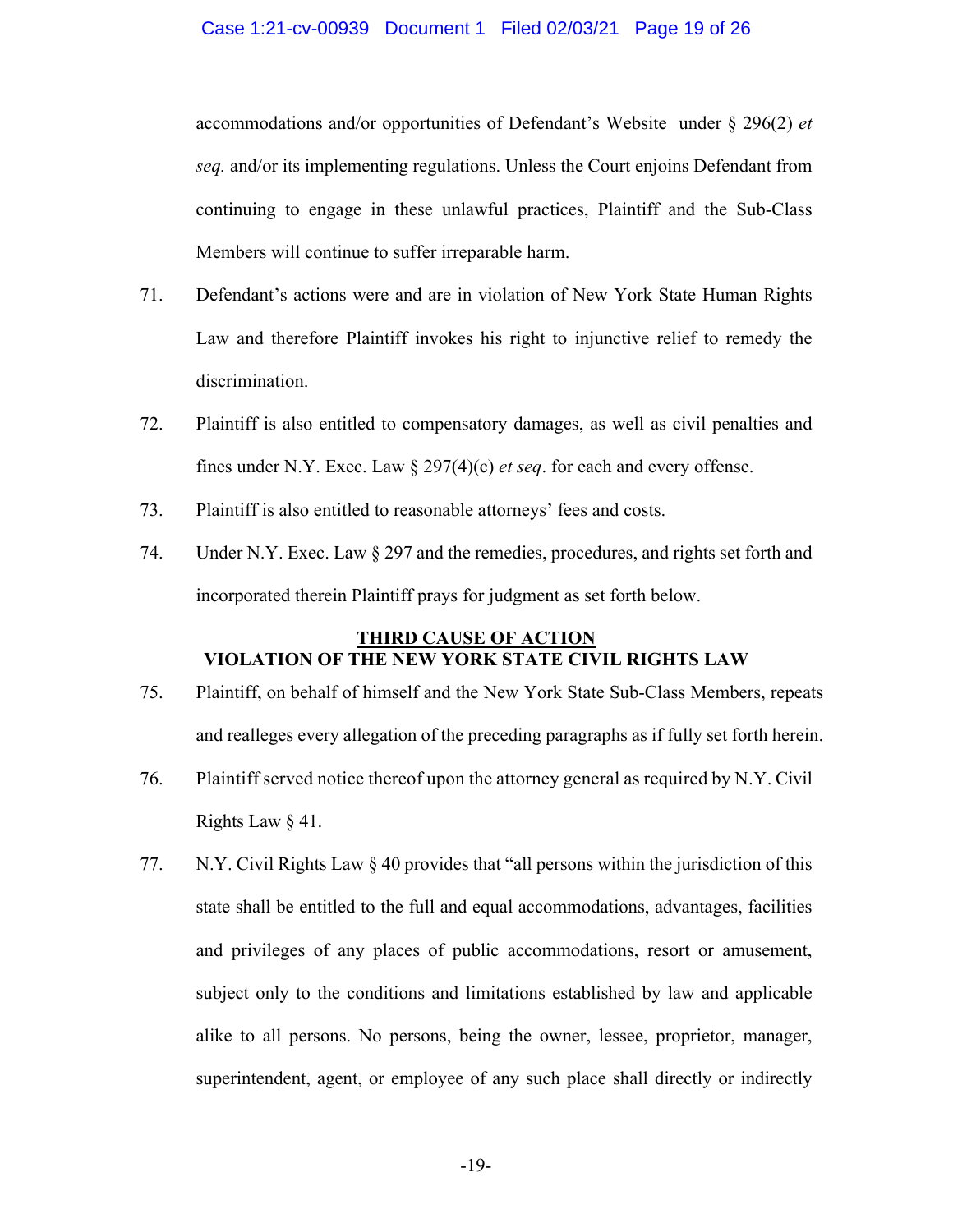### Case 1:21-cv-00939 Document 1 Filed 02/03/21 Page 20 of 26

refuse, withhold from, or deny to any person any of the accommodations, advantages, facilities and privileges thereof . . ."

- 78. N.Y. Civil Rights Law  $\S$  40-c(2) provides that "no person because of ... disability, as such term is defined in section two hundred ninety-two of executive law, be subjected to any discrimination in his or her civil rights, or to any harassment, as defined in section 240.25 of the penal law, in the exercise thereof, by any other person or by any firm, corporation or institution, or by the state or any agency or subdivision."
- 79. Defendant's Website is a service, privilege or advantage of Defendant and its Website which offers such goods and services to the general public is required to be equally accessible to all.
- 80. Defendant is subject to New York Civil Rights Law because it owns and operates their Website, and Defendant is a person within the meaning of N.Y. Civil Law §  $40-c(2)$ .
- 81. Defendant is violating N.Y. Civil Rights Law § 40-c(2) in refusing to update or remove access barriers to its Website, causing its Website and the goods and services integrated with such Website to be completely inaccessible to the blind. This inaccessibility denies blind patrons full and equal access to the facilities, goods and services that Defendant makes available to the non-disabled public.
- 82. N.Y. Civil Rights Law § 41 states that "any corporation which shall violate any of the provisions of sections forty, forty-a, forty-b or forty-two . . . shall for each and every violation thereof be liable to a penalty of not less than one hundred dollars nor more than five hundred dollars, to be recovered by the person aggrieved thereby . . ."

-20-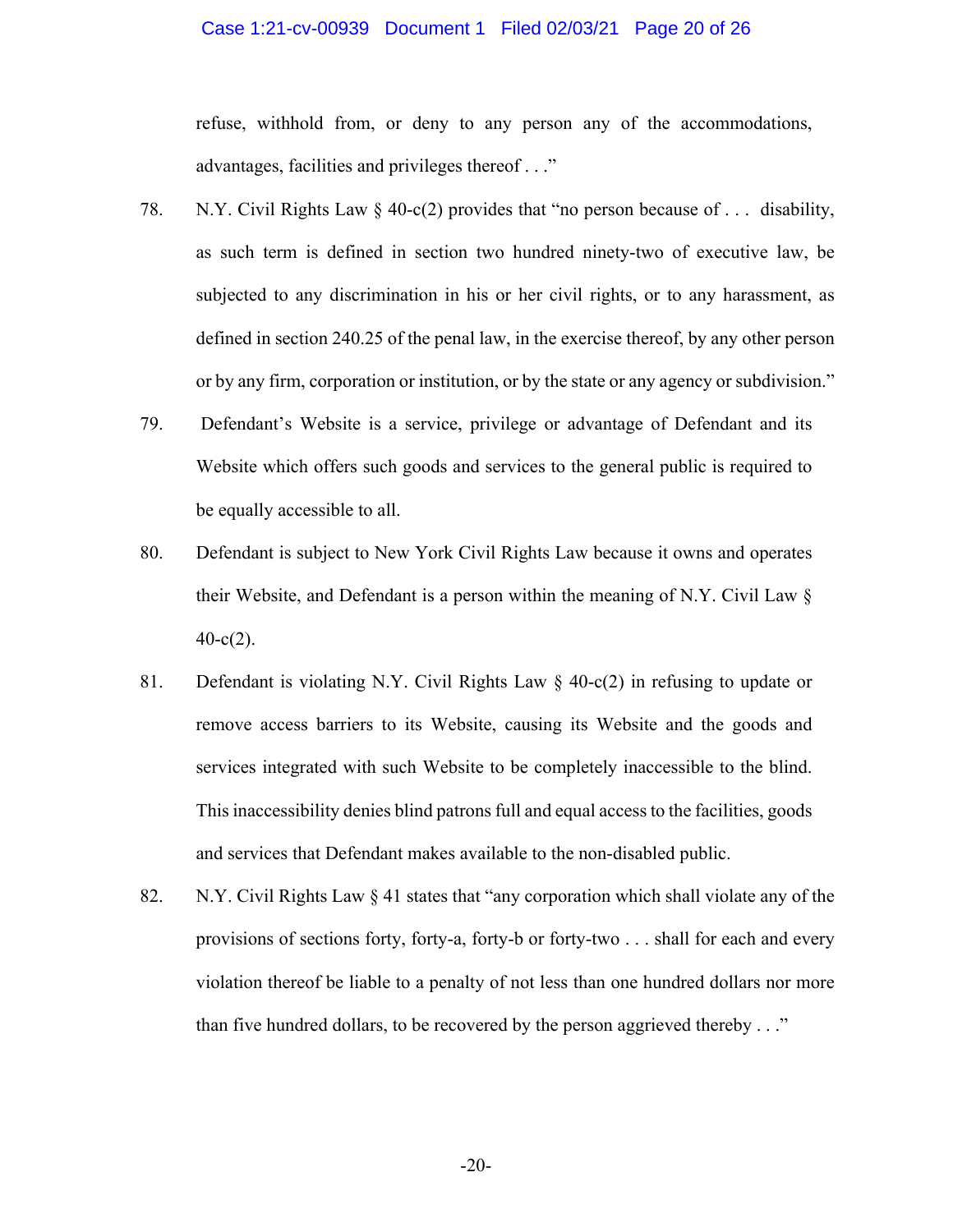- 83. Under NY Civil Rights Law § 40-d, "any person who shall violate any of the provisions of the foregoing section, or subdivision three of section 240.30 or section 240.31 of the penal law, or who shall aid or incite the violation of any of said provisions shall for each and every violation thereof be liable to a penalty of not less than one hundred dollars nor more than five hundred dollars, to be recovered by the person aggrieved thereby in any court of competent jurisdiction in the county in which the defendant shall reside ..."
- 84. Defendant has failed to take any prompt and equitable steps to remedy its discriminatory conduct. These violations are ongoing.
- 85. Defendant discriminates, and will continue in the future to discriminate against Plaintiff and New York State Sub-Class Members on the basis of disability are being directly or indirectly refused, withheld from, or denied the accommodations, advantages, facilities and privileges thereof in § 40 *et seq*. and/or its implementing regulations.
- 86. Plaintiff is entitled to compensatory damages of five hundred dollars per instance, as well as civil penalties and fines under N.Y. Civil Law § 40 *et seq.* for each and every offense.

# **FOURTH CAUSE OF ACTION VIOLATIONS OF THE NYCHRL**

- 87. Plaintiff, on behalf of himself and the New York City Sub-Class Members, repeats and realleges every allegation of the preceding paragraphs as if fully set forth herein.
- 88. N.Y.C. Administrative Code  $\S$  8-107(4)(a) provides that "It shall be an unlawful discriminatory practice for any person, being the owner, lessee, proprietor, manager, superintendent, agent or employee of any place or provider of public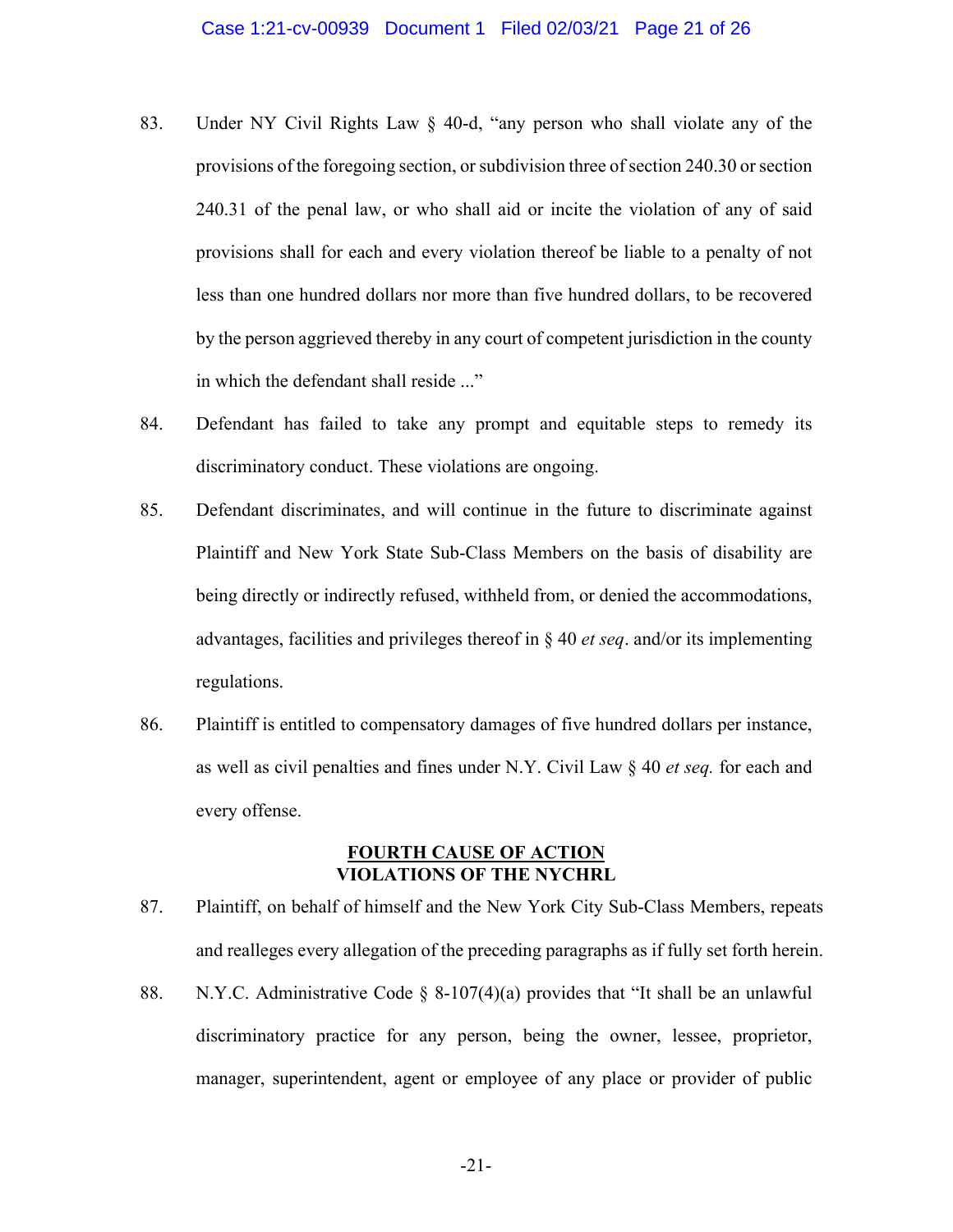### Case 1:21-cv-00939 Document 1 Filed 02/03/21 Page 22 of 26

accommodation, because of . . . disability . . . directly or indirectly, to refuse, withhold from or deny to such person, any of the accommodations, advantages, facilities or privileges thereof."

- 89. Defendant's Website is a sales establishment and public accommodations within the definition of N.Y.C. Admin. Code  $\S$  8-102(9).
- 90. Defendant is subject to NYCHRL because it owns and operates its Website, making it a person within the meaning of N.Y.C. Admin. Code  $\S$  8-102(1).
- 91. Defendant is violating N.Y.C. Administrative Code § 8-107(4)(a) in refusing to update or remove access barriers to Website, causing its Website and the services integrated with such Website to be completely inaccessible to the blind. This inaccessibility denies blind patrons full and equal access to the facilities, products, and services that Defendant makes available to the non-disabled public.
- 92. Defendant is required to "make reasonable accommodation to the needs of persons with disabilities . . . any person prohibited by the provisions of [§ 8-107 *et seq.*] from discriminating on the basis of disability shall make reasonable accommodation to enable a person with a disability to . . . enjoy the right or rights in question provided that the disability is known or should have been known by the covered entity." N.Y.C. Admin. Code  $\S$  8-107(15)(a).
- 93. Defendant's actions constitute willful intentional discrimination against the Sub-Class on the basis of a disability in violation of the N.Y.C. Administrative Code  $\S$ 8-107(4)(a) and § 8-107(15)(a) in that Defendant has:
	- a. constructed and maintained a website that is inaccessible to blind class members with knowledge of the discrimination; and/or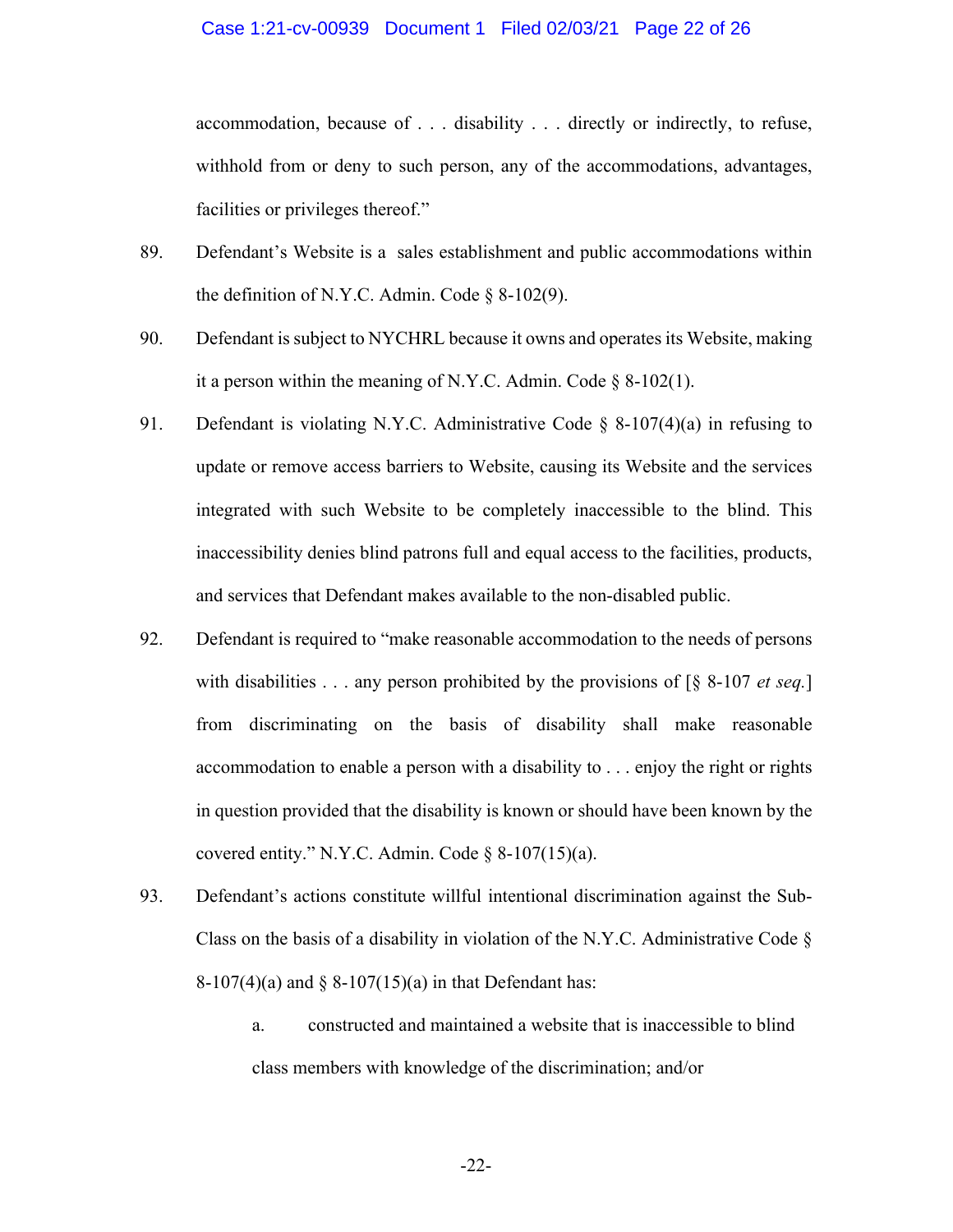b. constructed and maintained a website that is sufficiently intuitive and/or obvious that is inaccessible to blind class members; and/or

- c. failed to take actions to correct these access barriers in the face of substantial harm and discrimination to blind class members.
- 94. Defendant has failed to take any prompt and equitable steps to remedy their discriminatory conduct. These violations are ongoing.
- 95. As such, Defendant discriminates, and will continue in the future to discriminate against Plaintiff and members of the proposed class and subclass on the basis of disability in the full and equal enjoyment of the products, services, facilities, privileges, advantages, accommodations and/or opportunities of its Website under  $§ 8-107(4)(a)$  and/or its implementing regulations. Unless the Court enjoins Defendant from continuing to engage in these unlawful practices, Plaintiff and members of the class will continue to suffer irreparable harm.
- 96. Defendant's actions were and are in violation of the NYCHRL and therefore Plaintiff invokes his right to injunctive relief to remedy the discrimination.
- 97. Plaintiff is also entitled to compensatory damages, as well as civil penalties and fines under N.Y.C. Administrative Code  $\S 8-120(8)$  and  $\S 8-126(a)$  for each offense as well as punitive damages pursuant to § 8-502.
- 98. Plaintiff is also entitled to reasonable attorneys' fees and costs.
- 99. Under N.Y.C. Administrative Code § 8-120 and § 8-126 and the remedies, procedures, and rights set forth and incorporated therein Plaintiff prays for judgment as set forth below.

# **FIFTH CAUSE OF ACTION DECLARATORY RELIEF**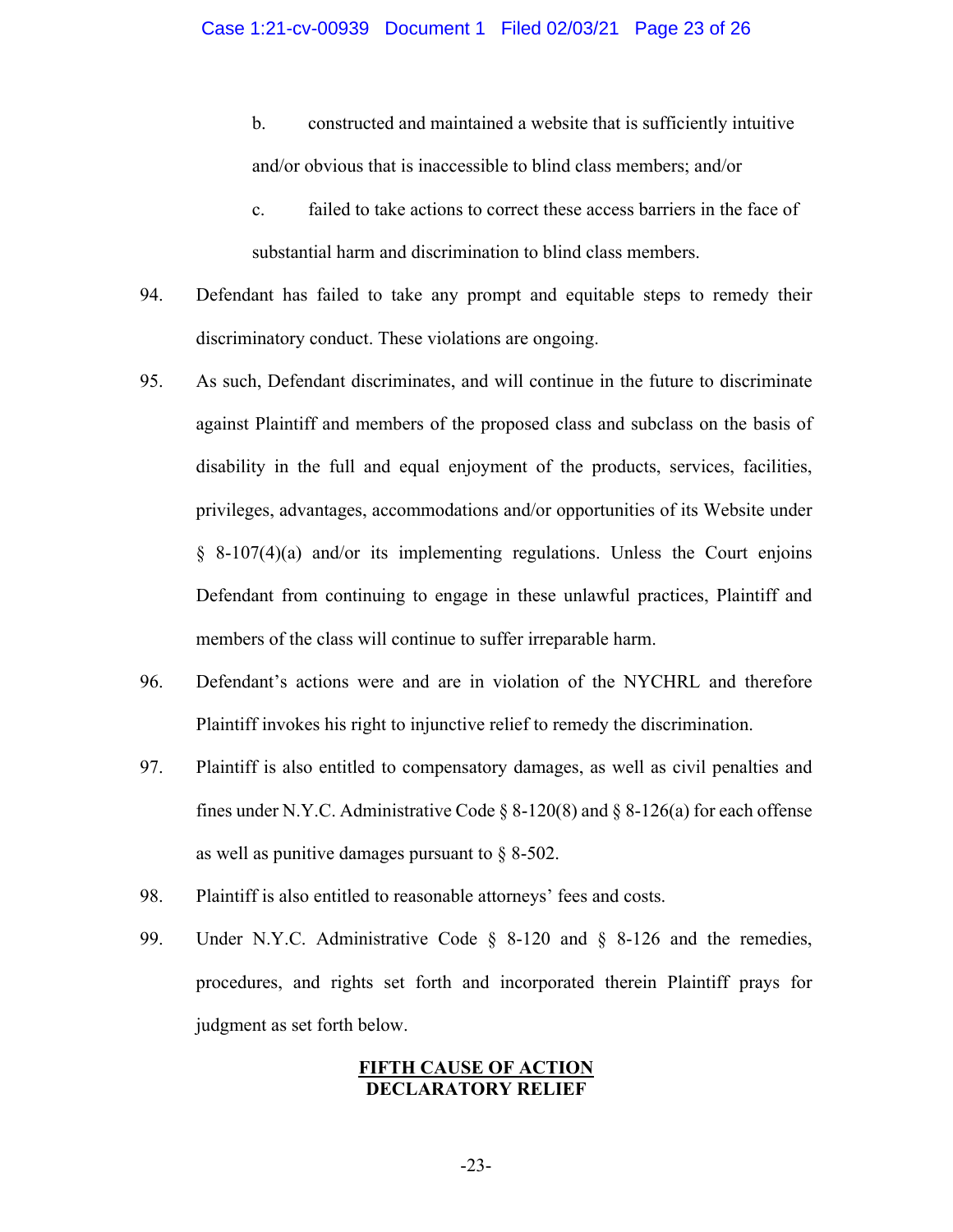- 100. Plaintiff, on behalf of himself and the Class and New York State and City Sub-Classes Members, repeats and realleges every allegation of the preceding paragraphs as if fully set forth herein.
- 101. An actual controversy has arisen and now exists between the parties in that Plaintiff contends, and is informed and believes that Defendant denies, that its Website contains access barriers denying blind customers the full and equal access to the products, services and facilities of its Website, which Defendant owns, operations and controls, fails to comply with applicable laws including, but not limited to, Title III of the Americans with Disabilities Act, 42 U.S.C. §§ 12182, *et seq.*, N.Y. Exec. Law § 296, *et seq.*, and N.Y.C. Admin. Code § 8-107, *et seq*. prohibiting discrimination against the blind.
- 102. A judicial declaration is necessary and appropriate at this time in order that each of the parties may know their respective rights and duties and act accordingly.

#### **PRAYER FOR RELIEF**

WHEREFORE, Plaintiff respectfully requests this Court grant the following relief:

a. A preliminary and permanent injunction to prohibit Defendant from violating the Americans with Disabilities Act, 42 U.S.C. §§ 12182, *et seq.,* N.Y. Exec. Law § 296, *et seq.,* N.Y.C. Administrative Code § 8-107, *et seq*., and the laws of New York;

b. A preliminary and permanent injunction requiring Defendant to take all the steps necessary to make its Website into full compliance with the requirements set forth in the ADA, and its implementing regulations, so that the Website is readily accessible to and usable by blind individuals;

c. A declaration that Defendant owns, maintains and/or operates its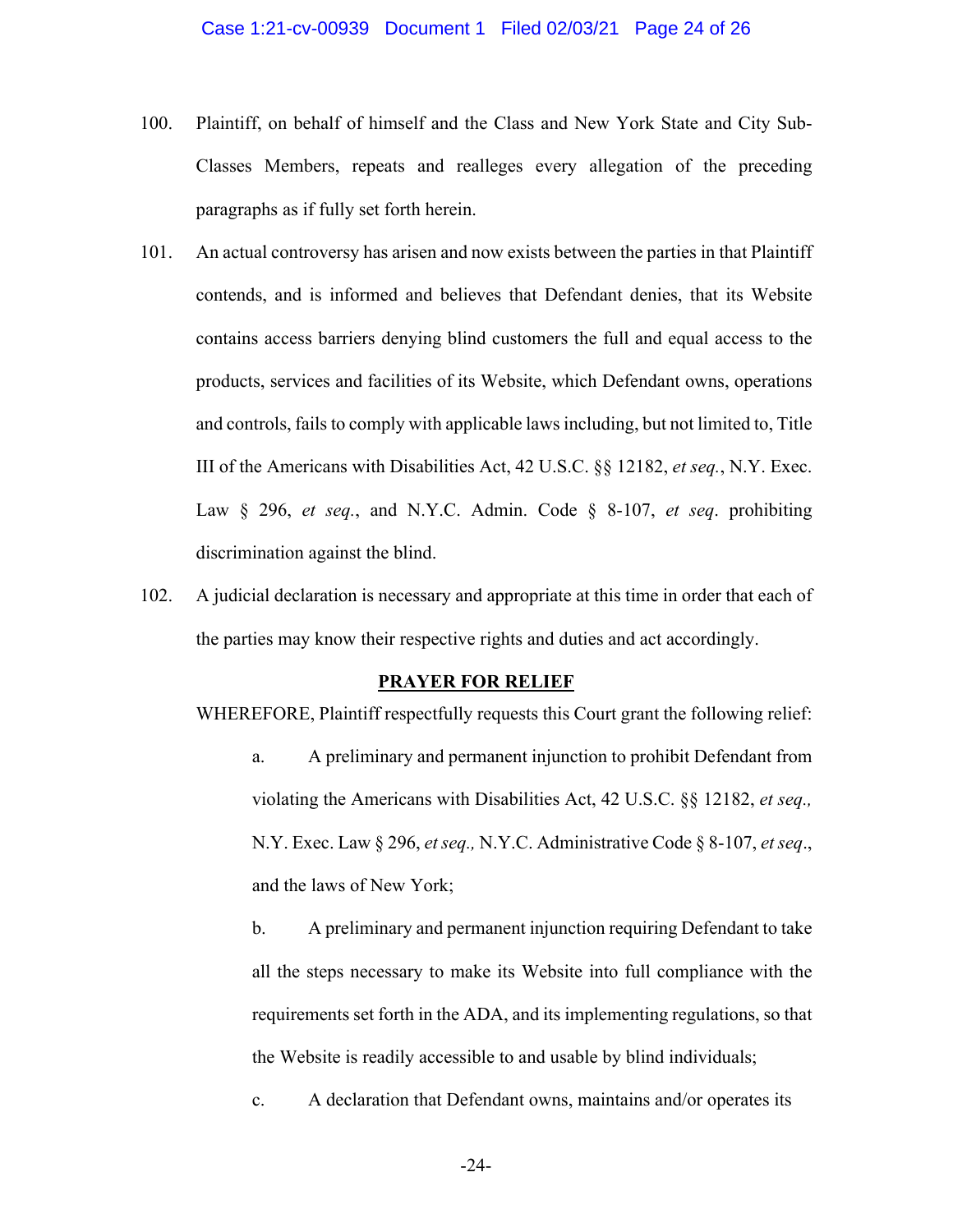## Case 1:21-cv-00939 Document 1 Filed 02/03/21 Page 25 of 26

Website in a manner that discriminates against the blind and which fails to provide access for persons with disabilities as required by Americans with Disabilities Act, 42 U.S.C. §§ 12182, *et seq.,* N.Y. Exec. Law § 296, *et seq*., N.Y.C. Administrative Code § 8-107, *et seq*., and the laws of New York

d. An order certifying the Class and Sub-Classes under Fed. R. Civ. P. 23(a) & (b)(2) and/or (b)(3), appointing Plaintiff as Class Representative, and his attorneys as Class Counsel;

e. Compensatory damages in an amount to be determined by proof, including all applicable statutory and punitive damages and fines, to Plaintiff and the proposed class and subclasses for violations of their civil rights under New York State Human Rights Law and City Law;

f. Pre- and post-judgment interest;

g. An award of costs and expenses of this action together with reasonable attorneys' and expert fees; and

h. Such other and further relief as this Court deems just and proper.

## **DEMAND FOR TRIAL BY JURY**

Pursuant to Fed. R. Civ. P. 38(b), Plaintiff demands a trial by jury on all questions

of fact the Complaint raises.

Dated: Brooklyn, New York February 2, 2021

# **COHEN & MIZRAHI LLP**

By: */s/ Joseph H. Mizrahi* Joseph H. Mizrahi, Esq. Joseph@cml.legal 300 Cadman Plaza West, 12th Fl. Brooklyn, New York 11201 Tel: (929) 575-4175 Fax: (929) 575-4195